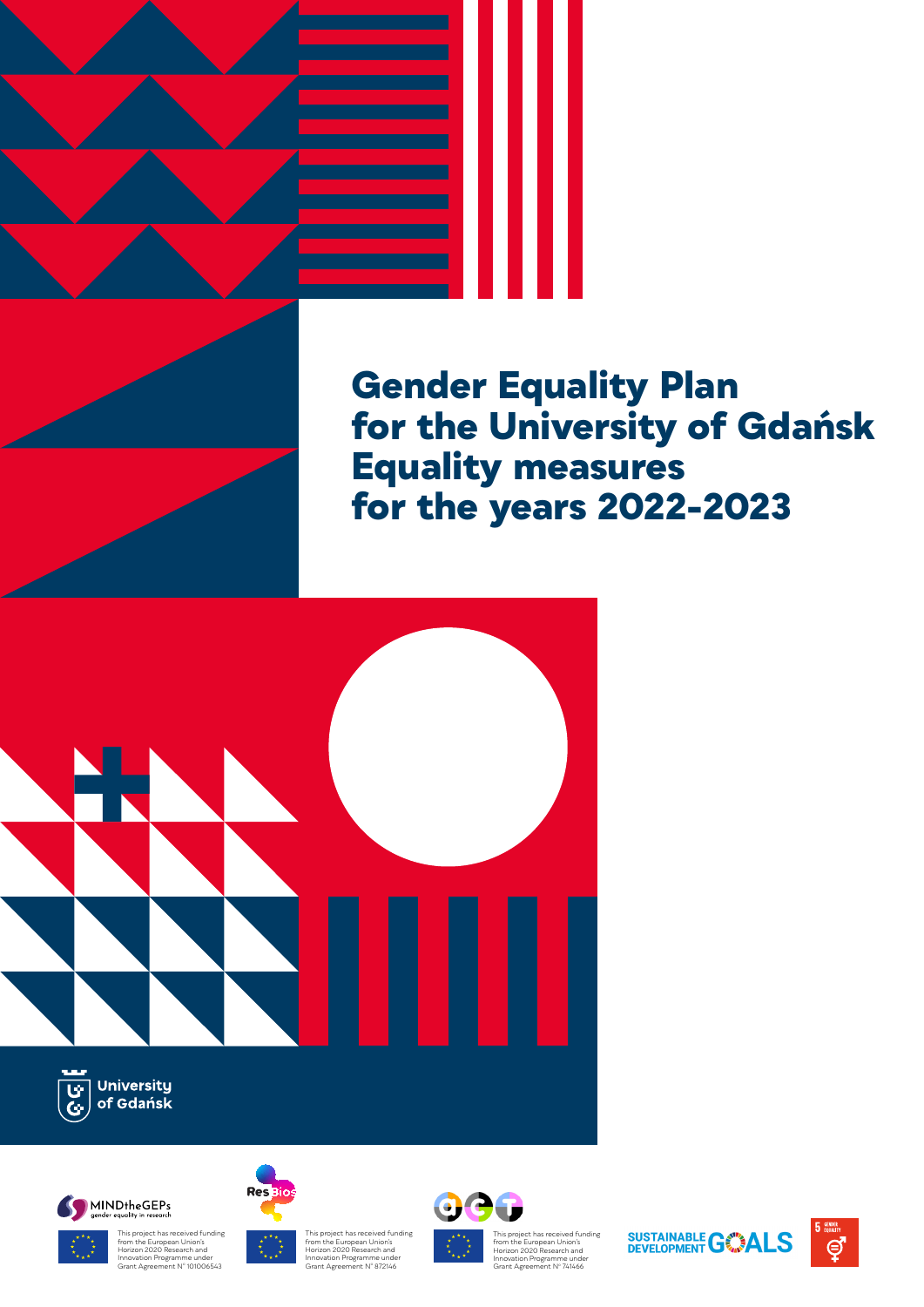## **Contents**

۳ m.

| <b>Preface</b>         |                                                                                                      | 3  |
|------------------------|------------------------------------------------------------------------------------------------------|----|
| ı.                     | <b>Introduction</b>                                                                                  | 4  |
| н.                     | <b>Diagnosis</b>                                                                                     | 7  |
| Ш.                     | Goals and measures to be adopted                                                                     | 16 |
| Goal 1.                | To enhance awareness of the importance of<br>gender equality in the academic community               | 16 |
| Goal 2.                | To ensure gender balance in the UG's decision-<br>making process                                     | 18 |
| Goal 3.                | To ensure gender balance in the recruitment<br>process and in the development of academic<br>careers | 19 |
| Goal 4.                | To integrate the gender dimension into research<br>and didactic content                              | 22 |
| Goal 5.                | To introduce measures to assist work-life balance                                                    | 25 |
| IV.                    | <b>Summary</b>                                                                                       | 29 |
| <b>List of Figures</b> |                                                                                                      | 30 |
| <b>Bibliography</b>    |                                                                                                      | 31 |
| <b>Co-authors</b>      |                                                                                                      | 32 |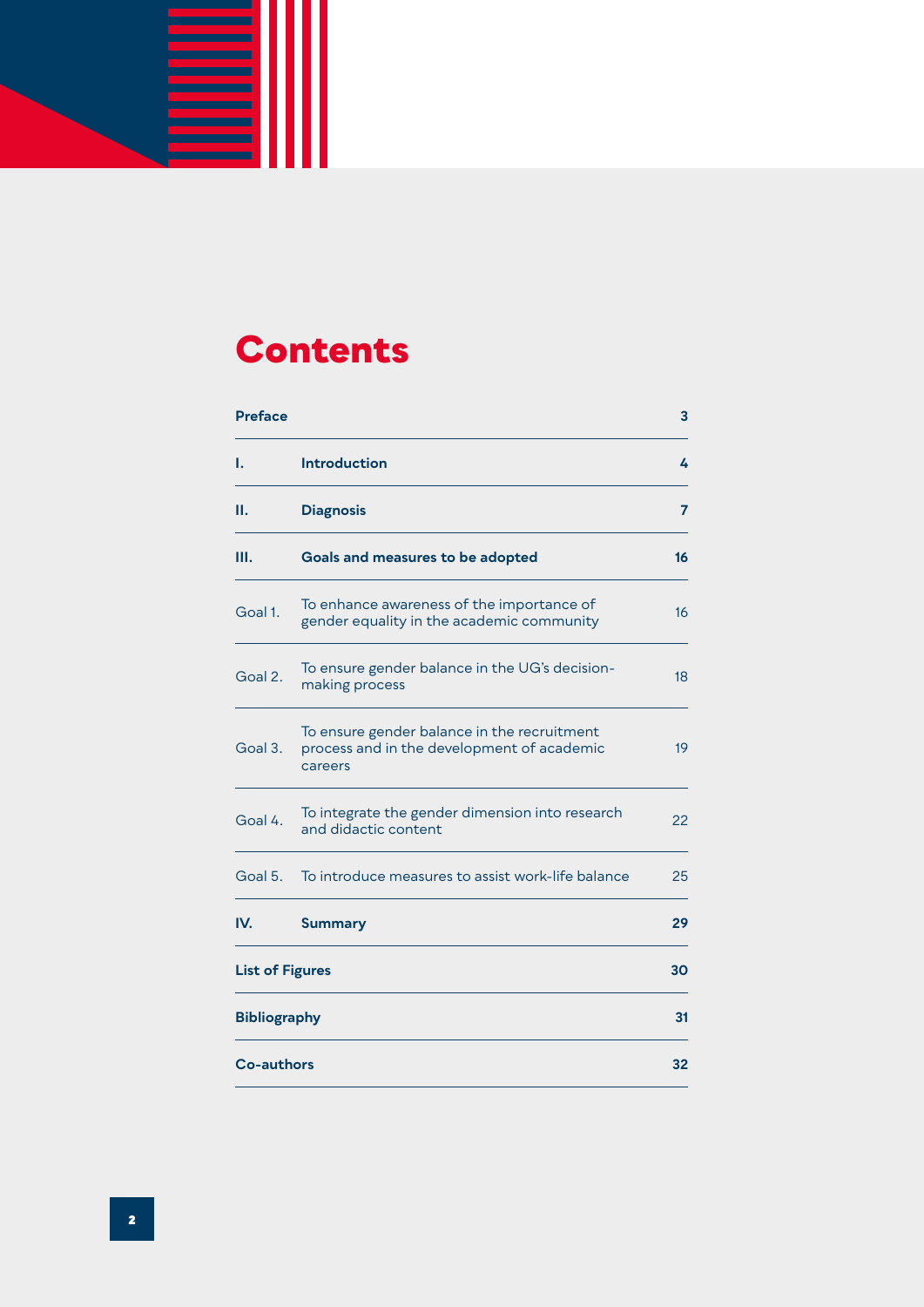

## <span id="page-2-0"></span>**Preface**

**The following Gender Equality Plan for the University of Gdańsk: Equality Measures for the Years 2022-2023 (GEP for UG) constitutes one instrument for the implementation of the University of Gdańsk's Strategy for the years 2020-2025**, with the aim of developing and implementing a model for social inclusion, against discrimination and social inequality, and for other elements of the sustainable development policy including **introducing and monitoring the implementation of the antidiscrimination policy, building an academic community based on science culture equality, and devising and implementing a coherent system for monitoring the gender equality policy.** 

**Reference to the introduction of the principles of equal treatment is also made in § 4 section 3 sentence 2 of the [→ UG Stat](https://bip.ug.edu.pl/sites/default/files/nodes/akty_normatywne/102762/files/01a_tj_statut_iii_2021_od_1_ix_2021_bip.pdf)[ute, which reads:](https://bip.ug.edu.pl/sites/default/files/nodes/akty_normatywne/102762/files/01a_tj_statut_iii_2021_od_1_ix_2021_bip.pdf)** *"[…] The University shall embody the principle of equal treatment and counteract the breach of this principle on the basis of gender, race, ethnic origin, nationality, religion, creed, worldview, disability, age or sexual orientation. Any form of discrimination at the University shall be unacceptable."*

GEP for UG is also anchored in **[→ The Declaration of the So](https://ssl-administracja.sgh.waw.pl/pl/dna/Documents/Deklaracja%20spo%C5%82ecznej%20odpowiedzilnao%C5%9Bci.pdf )[cial Responsibility of the University](https://ssl-administracja.sgh.waw.pl/pl/dna/Documents/Deklaracja%20spo%C5%82ecznej%20odpowiedzilnao%C5%9Bci.pdf )**, signed by the University of Gdańsk on 16 November 2017, which involves the adoption of measures towards the popularisation of the concepts of equality, diversity, and tolerance, as well as the respect and protection of human rights in relation to the entire academic community.

[→ GEP for UG was introduced by order of the Rector of the Uni](https://bip.ug.edu.pl/akty_normatywne/108231/zarzadzenie_nr_182r21_rektora_uniwersytetu_gdanskiego_z_dnia_29_grudnia_2021_roku_w_sprawie_planu_wdrazania_polityki_rownosci_plci_w_uniwersytecie)**versity of Gdańsk No  [182/R/21 of 29 December 2021](https://bip.ug.edu.pl/akty_normatywne/108231/zarzadzenie_nr_182r21_rektora_uniwersytetu_gdanskiego_z_dnia_29_grudnia_2021_roku_w_sprawie_planu_wdrazania_polityki_rownosci_plci_w_uniwersytecie)**.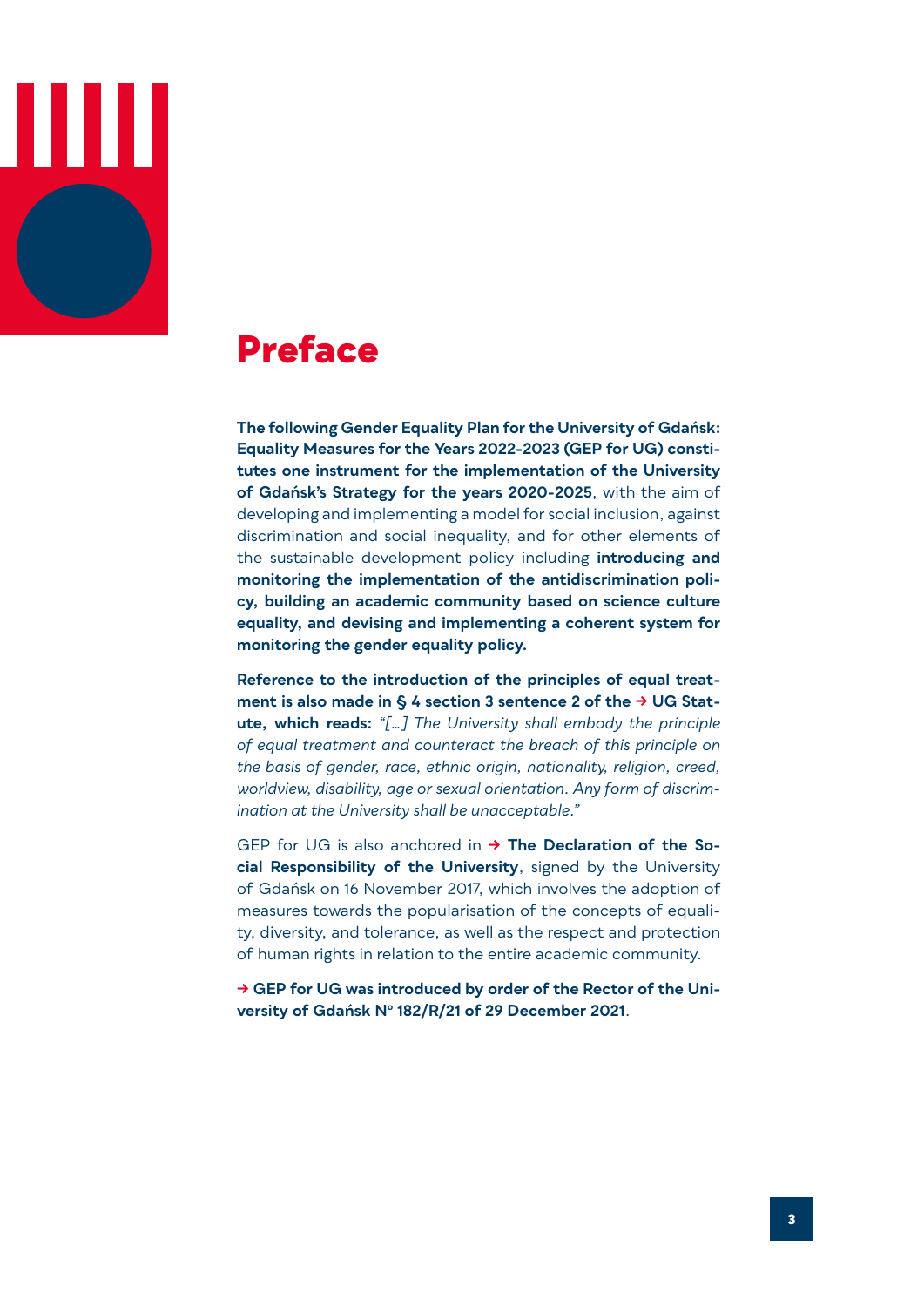## <span id="page-3-0"></span>**I. Introduction**



Gender equality constitutes part of the catalogue of human rights and forms a foundation of a balanced world in which people can live in peace and prosperity. At the United Nations Sustainable Development Summit on 25 September 2015, 193 UN Member States reached a compromise on the final document of the new agenda **→** *[Transforming our world:](https://sdgs.un.org/2030agenda) [the 2030 Agenda for Sustainable Development](https://sdgs.un.org/2030agenda)*, which at present sets the course of action with regard to the transformation of the global economy and contains 17 Goals and 169 Targets. The goals of the Agenda highlight the crucial role of women in setting directions for the development of the modern world and highlight the fact that it is women's activity and leadership skills which hold the key to solving global issues. Gender equality has been addressed in *"Achieve gender equality and empower all women and girls"*, Goal 5 of the 2030 Agenda for Sustainable Development. The strengthening of the position of women is of key importance in the fight against poverty, inequality and misogynistic violence. For this reason, priority has been given to actions aimed at eliminating all forms of discrimination and violence against women and girls across the globe, both in the public and private spheres, including the fight against human trafficking, sexual abuse and other forms of exploitation.

In Europe, the necessity to provide gender equality in research and innovation forms an essential part of the activity of the European Commission, conducted on the basis of the principles contained in the communication **→** *[A Union of Equality: Gender Equality Strategy](https://eur-lex.europa.eu/legal-content/EN/TXT/?uri=CELEX:52020DC0152) [2020-2025](https://eur-lex.europa.eu/legal-content/EN/TXT/?uri=CELEX:52020DC0152)*, adopted in 2020. One of the objectives of this strategy is the strengthening of the European Research Area (ERA) and the provision of equal opportunities in the work environment in which everyone, irrespective of gender, may develop their talents through research projects, thereby enhancing not only research quality but also the importance of research to a society based on knowledge, technology and innovation.

The legal basis of the *Framework Programme Horizon Europe (HE)* for the years 2021-2027 assists the European Commission in its work for gender equality in research and innovation, setting out gender equality as a cross-cutting priority. The activity as part of the Horizon Europe Programme should strive to eliminate gender bias and differences in the treatment of women and men, to improve work-life balance and to promote the parity of women and men in the area of research and innovation, including the principle of equal pay, irrespective of gender.

According to the **→** [Regulation of the European Parliament of 28 April 2021](https://eur-lex.europa.eu/legal-content/EN/TXT/?uri=CELEX:32021R0692), the Horizon Europe Programme *"shall ensure an effective promotion of equal opportunities for all and the*  implementation of gender mainstreaming, including the integration of the gender dimension in *R&I content. It shall aim to address the causes of gender imbalance. Particular attention shall be paid to ensuring, to the extent possible, gender balance in evaluation panels and in other relevant advisory bodies such as boards and expert groups"*.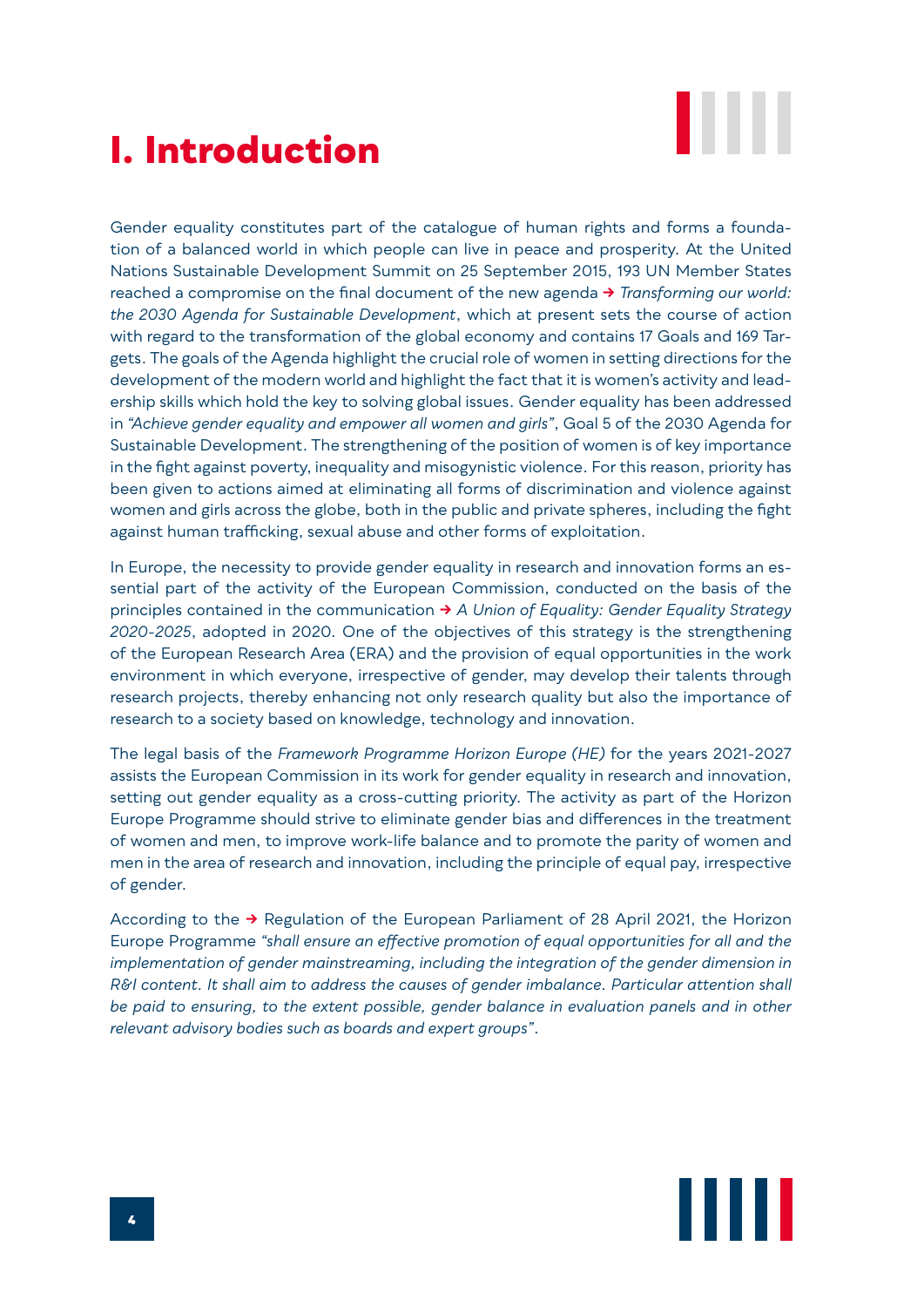**Three main changes were introduced to the Horizon Europe Programme, with the ultimate aim of increasing the level of gender equality among researchers:** 

- **1. having a Gender Equality Plan (GEP) in place becomes an eligibility criterion for certain categories of legal entities from EU countries and associated countries**
- **2. the integration of the gender dimension into research and innovation content is a requirement by default, an award criterion evaluated under the excellence criterion, unless the**

**topic description explicitly specifies otherwise**

**3. increasing gender balance throughout the programme is another objective, with a target of 50% women in Horizon Europe related boards, expert groups and evaluation committees, and gender balance among research teams set as a ranking criterion for proposals with the same score.1)**

1) [https://ec.europa.eu/info/research-and-innovation/strategy/strategy-2020-2024/democracy-and-rights/gender](https://ec.europa.eu/info/research-and-innovation/strategy/strategy-2020-2024/democracy-and-rights/gender-equality-research-and-innovation_en)[equality-research-and-innovation\\_en. Accessed 27 February 2022.](https://ec.europa.eu/info/research-and-innovation/strategy/strategy-2020-2024/democracy-and-rights/gender-equality-research-and-innovation_en)

**GEP for UG** is a public document aimed at all interested parties which sets out specific goals and areas of activity. It entails monitoring and the collection of data, promotes good practices and envisages the planning of training sessions and the building of the organisation's capacity.

**GEP for UG comprises five goals and corresponding measures, as well as the indicators to be achieved.** 

| Goal 1. | To enhance awareness of the importance of gender equality in the<br>academic community            |
|---------|---------------------------------------------------------------------------------------------------|
| Goal 2. | To ensure gender balance in the process of decision making at the UG                              |
| Goal 3. | To ensure gender balance in the recruitment process and in the<br>development of academic careers |
| Goal 4. | To integrate the gender dimension into research and didactic content                              |
| Goal 5. | To introduce measures to assist work-life balance                                                 |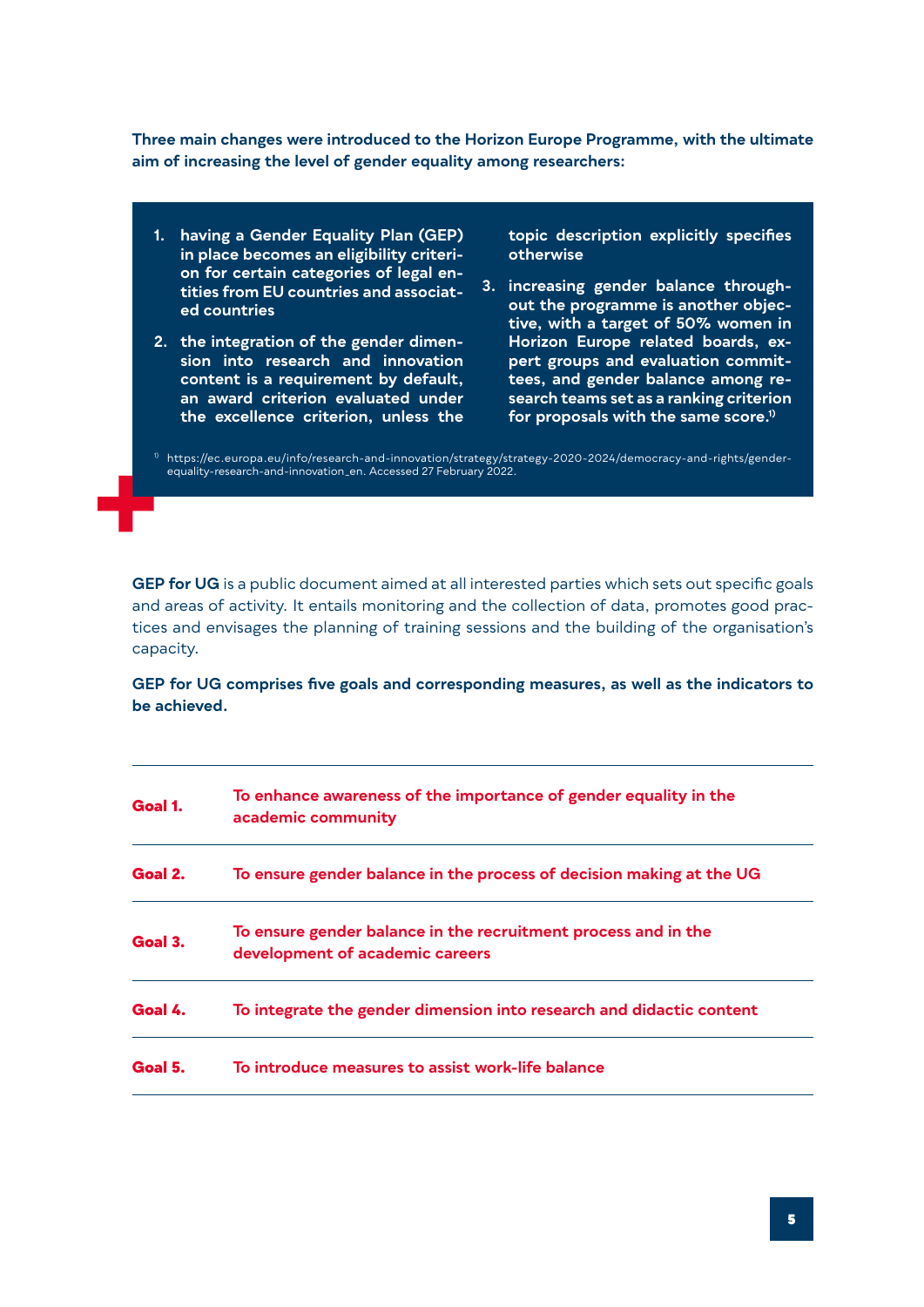On the basis of *→ [Decree of the Rector of the University of Gdańsk no. 118/R/21 of 17 August](https://bip.ug.edu.pl/akty_normatywne/108231/zarzadzenie_nr_182r21_rektora_uniwersytetu_gdanskiego_z_dnia_29_grudnia_2021_roku_w_sprawie_planu_wdrazania_polityki_rownosci_plci_w_uniwersytecie) [2021 the Council for the Implementation of the Plan for the Equal Treatment of Women and](https://bip.ug.edu.pl/akty_normatywne/108231/zarzadzenie_nr_182r21_rektora_uniwersytetu_gdanskiego_z_dnia_29_grudnia_2021_roku_w_sprawie_planu_wdrazania_polityki_rownosci_plci_w_uniwersytecie) [Men](https://bip.ug.edu.pl/akty_normatywne/108231/zarzadzenie_nr_182r21_rektora_uniwersytetu_gdanskiego_z_dnia_29_grudnia_2021_roku_w_sprawie_planu_wdrazania_polityki_rownosci_plci_w_uniwersytecie)* (the equivalent of the Gender Equality Plan Implementing Board - GEPIB) has been established at the University of Gdańsk. The Council was created in connection with the UG's implementation of the Project Horizon 2020 — MINDtheGEPs — Modifying Institutions by Developing Gender Equality Plans. The duties of Council members comprise:

- 1) participation in Council meetings on further stages in the design, implementation and monitoring of The Implementation Plan for the University of Gdańsk's Gender Equality Policy: Equality Measures (UG GEP);
- 2) involvement in legal and formal aspects relating to the creation and implementation of the UG GEP;
- 3) assisting the administration in issues relating to the implementation of the GEP at the UG;
- 4) establishing the MindtheGEPs Delegates Network (MDN), comprising representatives from all UG units, in order to facilitate communication with faculties and other units in matters relating to the creation and implementation of the GEP at the UG;
- 5) conducting training sessions and periodic meetings with members of the Delegates Network in order to monitor the effects and to update the activities connected with the implementation of the GEP. The Implementation Council at the University of Gdańsk is to prepare an annual report on its activity.

#### **Instruments for the implementation of the measures of GEP for UG**

The University of Gdańsk has made plans for diversified sources of funding for the measures, among others by allocating its own resources in the form of the working time of the employees involved in the implementation of the measures or by using resources at its disposal or other forms of financing, for example, from the H2020 MINDtheGEPs project. Counteracting gender discrimination is the responsibility of the Office of the Spokesperson for Equal Treatment and Counteracting Harassment (3 persons). Moreover, the University of Gdańsk intends to secure further financial resources for initiatives aimed at providing gender equality in order to ensure the long-term continuity of activity in this area.

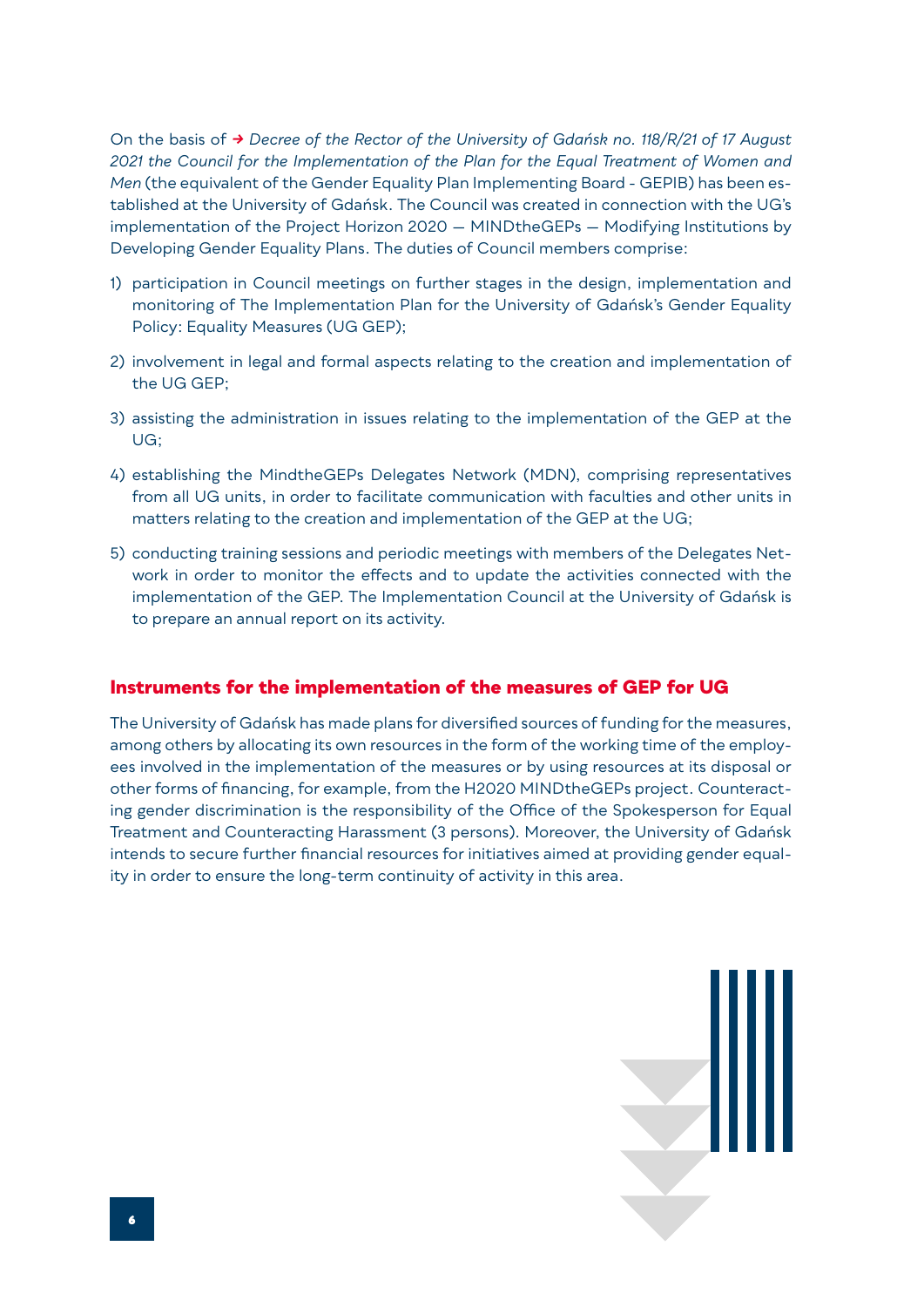## <span id="page-6-0"></span>**II. Diagnosis**

**A diagnosis of the current situation regarding the equal treatment of women and men has been prepared on the basis of materials and reports which form part of the following projects:** 

- 1) **→** *"Women in Science Report"* [diversity management and gender equality in the social](https://ug.edu.pl/sites/default/files/_nodes/strona/101386/files/women_in_science_report_en-to_send.pdf) [responsibility of the University of Gdańsk, prepared in 2020 by the University of Gdańsk](https://ug.edu.pl/sites/default/files/_nodes/strona/101386/files/women_in_science_report_en-to_send.pdf) [Committee for Social Responsibility.](https://ug.edu.pl/sites/default/files/_nodes/strona/101386/files/women_in_science_report_en-to_send.pdf)
- 2) **→** *"ACT  [Communities of Practice for Accelerating Gender Equality and Institutional](https://geam.act-on-gender.eu) [Change in Research and Innovation across Europe"](https://geam.act-on-gender.eu)*, GEAM survey from 2020.
- 3) **→** *["Report of the European University of the Seas"](https://sea-eu.org/wp-content/uploads/2021/10/Gender-Indicator-Report.pdf)* SEA-EU from 2021.
- 4) **→** *"Gender Indicators Report"*[, prepared as part of the MINDtheGEPs project.](https://mindthegeps.eu/about/)

**The above-mentioned projects and the research conducted have made it possible to collect data regarding the:**

- a) participation of women and men in various UG decision-making bodies;
- b) academic representation of women and men as part of scientific disciplines and at different stages in the development of academic careers;
- c) number of women and men applying for research grants and funding for training sessions to enhance their professional careers;
- d) frequency with which women and men take parental leave;
- e) salary structure at different stages of the academic career.

**The diagnosis and measures devised have additionally been enhanced by data collected between June and December 2020 as part of the project: → "***[ACT — Communities of Prac](https://geam.act-on-gender.eu)[tice for Accelerating Gender Equality and Institutional Change in Research and Innovation](https://geam.act-on-gender.eu) [across Europe](https://geam.act-on-gender.eu)***", GEAM survey. The survey on the perception of gender equality at the University was completed by 330 people (68% women).**

**The qualitative study was conducted as part of two project tasks in the MINDtheGEPs project:**

- **I.** *T2.5 Qualitative analysis: interviews with M and F key informants.*
- **II.** *T2.6 Qualitative analysis: interviews with M and F researchers.*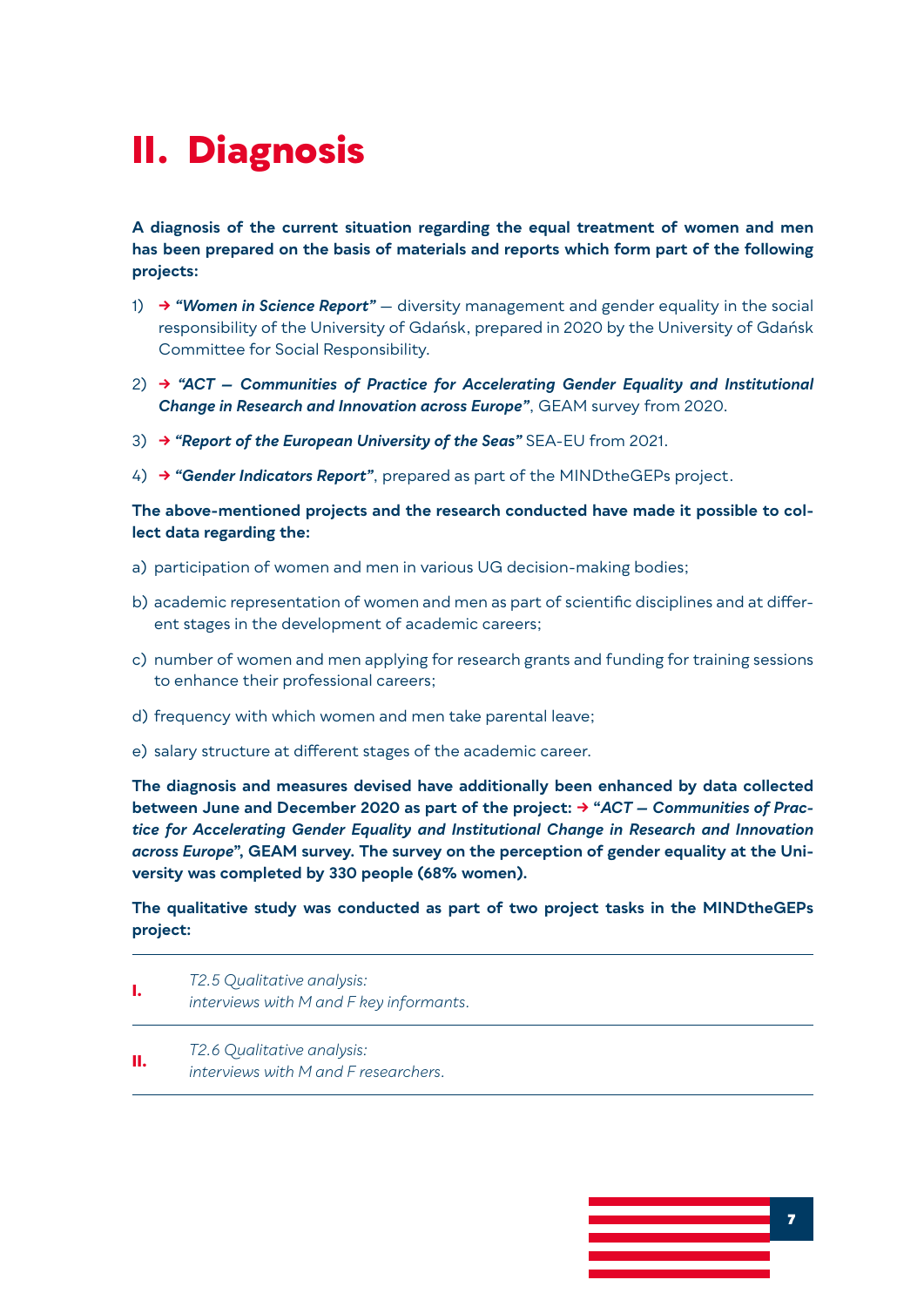The implementation process comprised four stages:

- 1) conducting interviews,
- 2) transcribing interviews,
- 3) preparing synopses of interviews,
- 4) preparing a report.

The interviews were conducted between 28.06.2021 and 01.10.2021.

Twenty-two **individual in-depth interviews** were conducted with UG employees:

- **8 with key informants,**
- **14 with female and male researchers from two selected UG faculties** one in the area of social sciences and humanities and one in the area of exact and natural sciences.

It should be noted that within the area of organisational culture the University of Gdańsk has, for a considerable length of time, been implementing institutional solutions to address the balance between professional and private life. The vast majority of employees (women as well as men) are employed under contract for an indefinite period, which is unquestionably a stabilising factor, providing as it does social security. Other institutional, work-balance enhancing solutions include maternity and parental leave in use at the UG. A positive role is played by the regulation contained in the "*Act — Law on Higher Education and Science*"*,* according to which an academic teacher performs task-based flexible work, which is undoubtedly conducive to the possibility of reconciling family and professional duties. Since July 2019, children of UG employees have been able to take advantage of a kindergarten established on University premises.

The existing resources do not, however, eliminate the discernible disparities between women and men in the paths of academic career development, in the participation of women in UG decision-making bodies or in the salary system**.**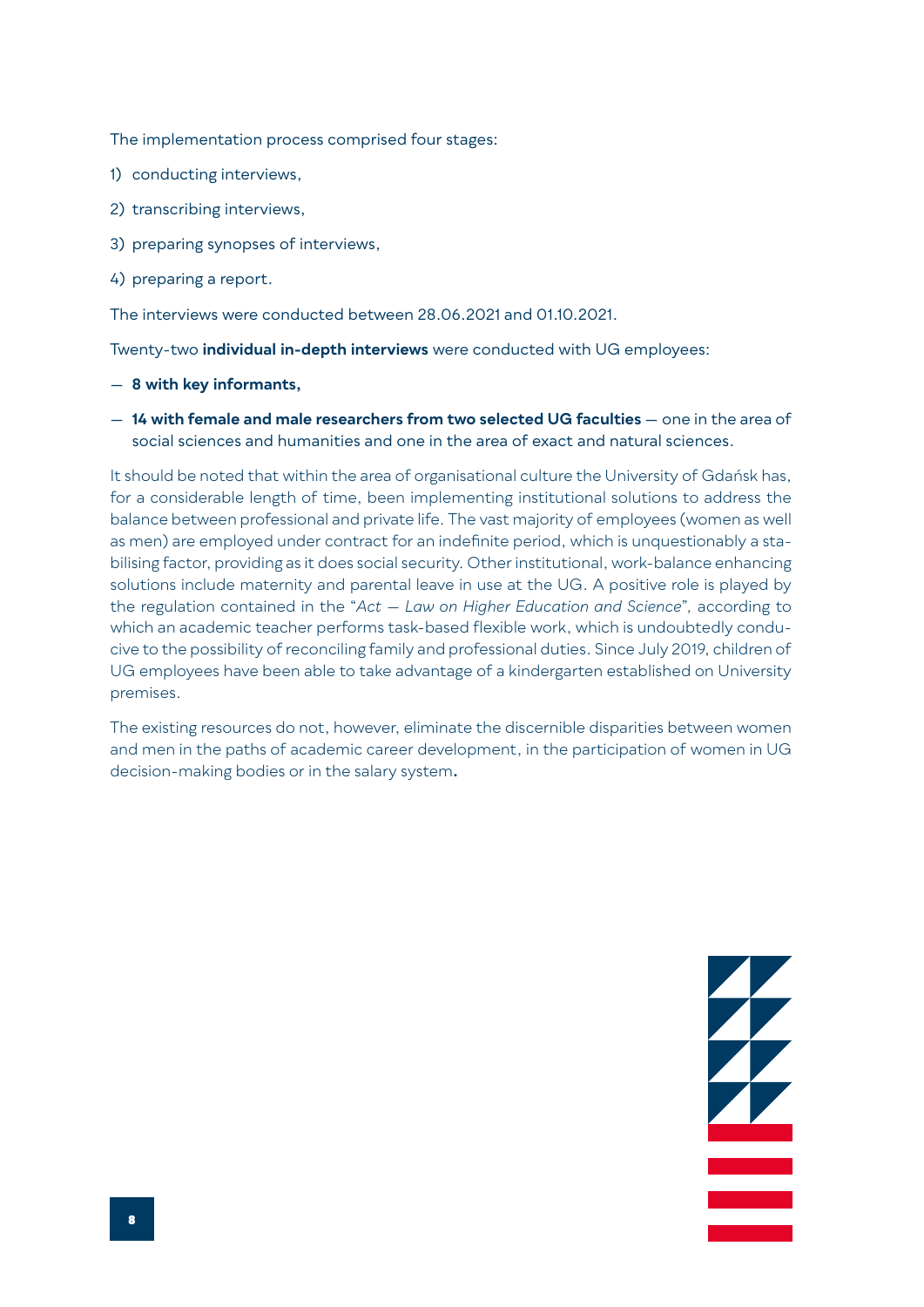#### **Analysis of the results of the studies conducted has led to the following conclusions:**

1. In the 2020-2024 term in office, the following was recorded with regard to the UG authorities: in the composition of the Rector's Council, UG Senate and UG Council women constitute 20%, 41% and 43% respectively. Therefore, with the exception of the Rector's Council, the situation approaches a balance between the participation of women and men. In the 2020-2024 term, women constitute 36% of deans and 39% of deputy deans. Here the disparity is more visible and indicative of greater male representation (Figure 1).



Figure 1. **Number and percentage of women and men in UG highest authorities**

In the majority of the groups presented, women constitute around 40% of the composition. It is worth noting that in the current term in office (2020-2024) the number of female UG faculty deans has increased significantly (with only one female dean in the previous term as opposed to four at present).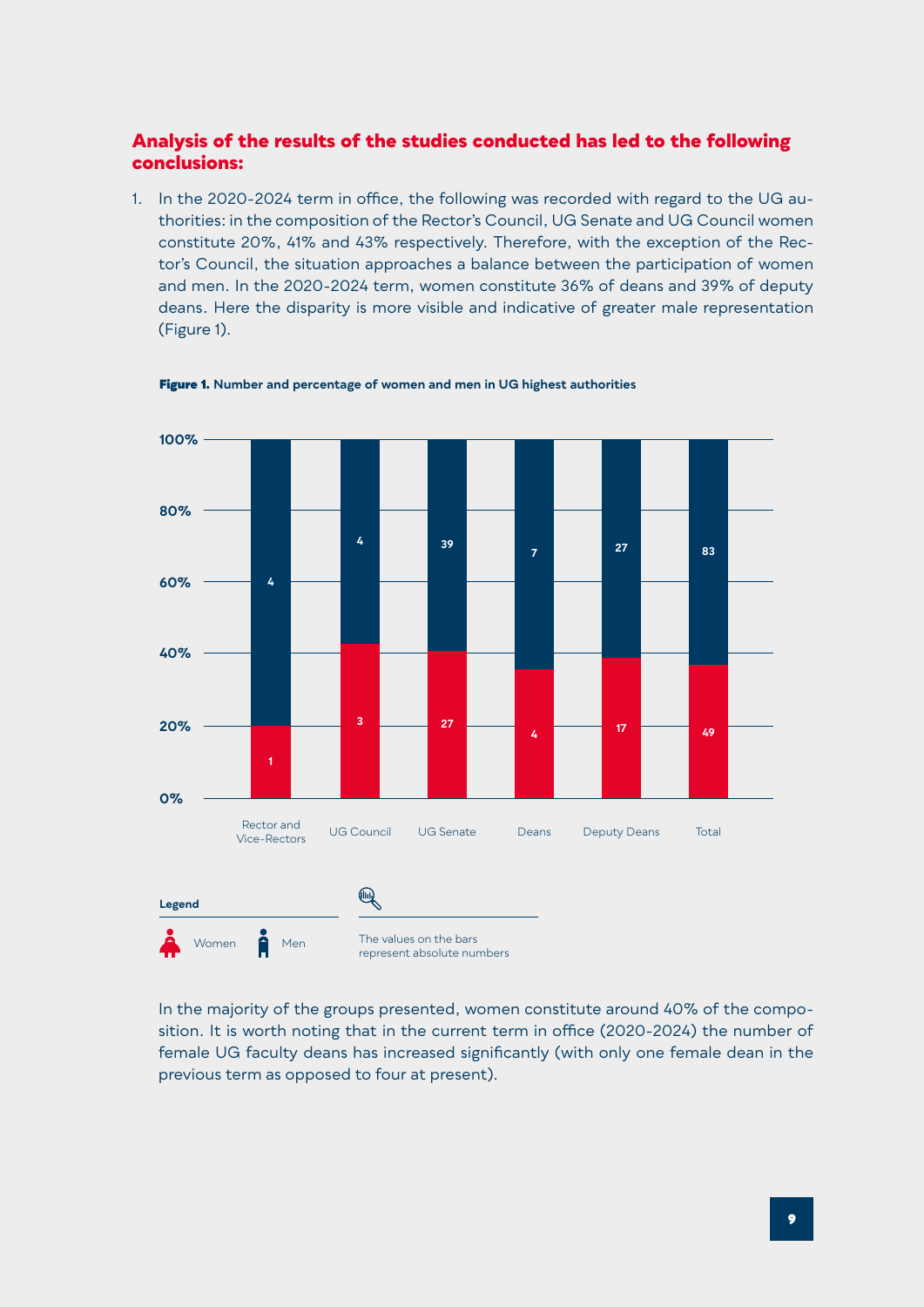2. In 2020 a greater representation of women to men was recorded in the posts of assistant and adjunct, in both cases around 60% (Figure 2). At the next stage in the academic career, the post of associate professor, the share of women is lower, at 47%. However, it should be noted that in 2008, only 30% of those employed in this post were women. As regards persons with the academic title of professor, women employed in this post constitute only 23% (a mere 1% increase on 2008). The data demonstrates how the participation of women employed at each post diminishes across subsequent stages of the academic career.



Figure 2. **Number and percentage of women and men employed in academic teaching posts**



The analysis conducted indicates that in the past twelve years, the number of women employed in the post of associate professor has nearly doubled (30% in 2008 against 47% in 2020). The participation of women is, however, markedly lower in the group of full professors. Importantly, the data analysis conducted demonstrates that, among 143 professors employed at the UG, 38 are women and 105 men. By analysing the number of years between attaining the degree of doctor with habilitation and the title of professor, it may be stated that in the case of both women and men, the average period is ten years. It may therefore be assumed that the number of female professors employed at the University will increase in years to come in connection with the rapidly increasing number of women attaining habilitation and employed in the post of associate professor. The rise in the number of women with the title of full professor is jeopardised by the earlier retirement age provided for in the *"Act — Law on Higher Education and Science"*.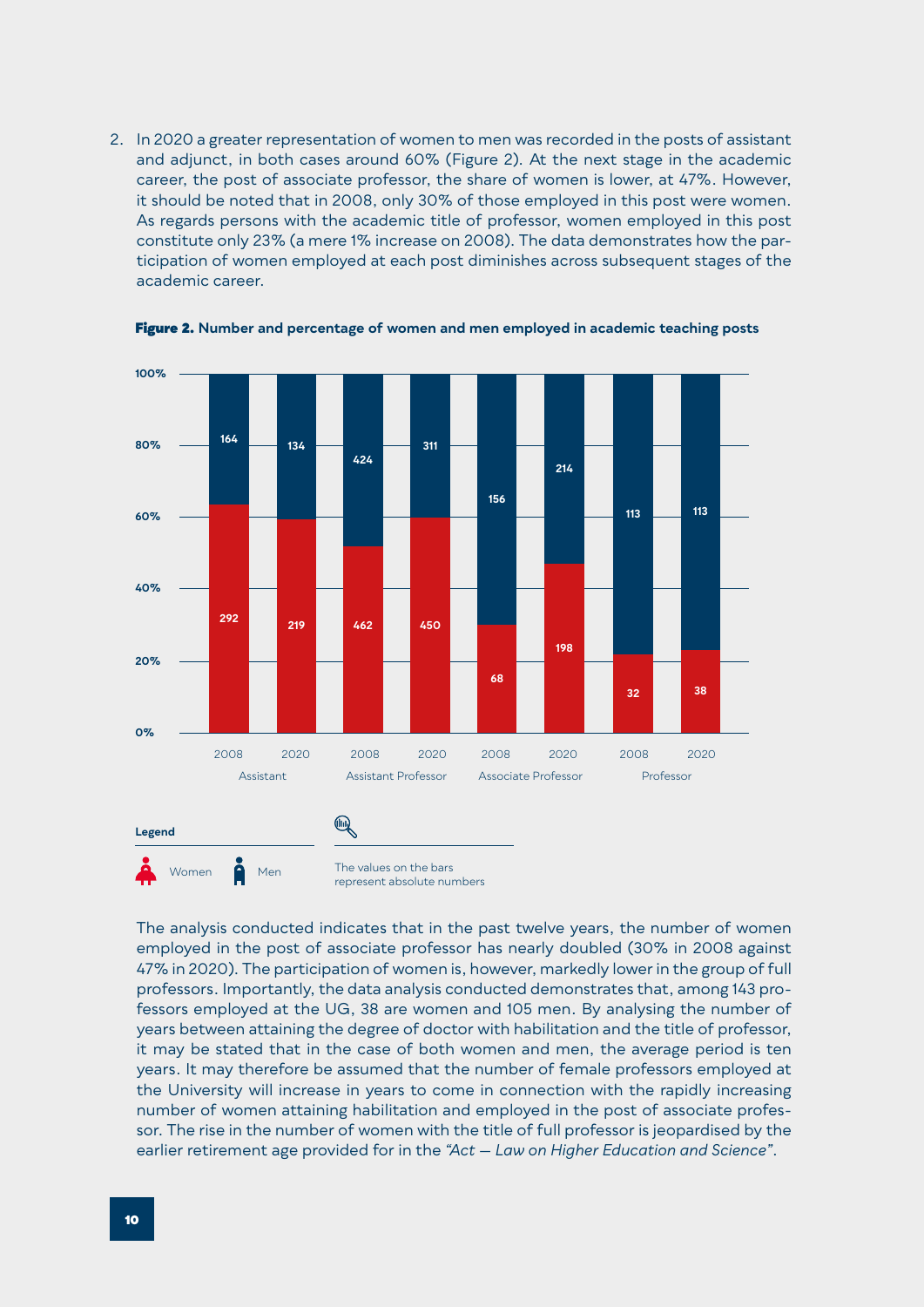3. The predominance of men on discipline councils may be observed in the cases of Archaeology, Philosophy, History, Mathematics, physical sciences and Information Science. However, women outnumber men in the councils of such disciplines as Linguistics (77%) and Psychology (72%) and to a lesser degree in Literary Studies, earth and environmental sciences and Pedagogy. It is worth noting that the Discipline Council of Biological Sciences boasts the optimal situation, with an equal representation of women and men (Figure 3). The marked predominance of men may, however, be observed in the councils of such disciplines as physical sciences, Mathematics, Geography, Archaeology, Philosophy and Art Studies. The results obtained are similar to those regarding the percentage of female participation amongst employees in particular scientific disciplines in other scientific institutions in Poland and Europe.

| <b>Linguistics</b>                              |                | 21 |                  | $\overline{7}$ |
|-------------------------------------------------|----------------|----|------------------|----------------|
| Psychology                                      | 14             |    |                  | $\overline{7}$ |
| <b>Literary studies</b>                         |                | 27 |                  | 16             |
| <b>Earth and environmental</b><br>sciences      |                | 21 |                  | 13             |
| Pedagogy                                        |                | 14 |                  | $\overline{9}$ |
| Life sciences                                   | 33             |    |                  | 33             |
| <b>Economics and finance</b>                    | 19             |    |                  | 20             |
| <b>Chemical sciences</b>                        | 25             |    |                  | 29             |
| <b>Culture and religion sciences</b>            | 6              |    |                  | $\overline{7}$ |
| Management and<br>quality sciences              | 13             |    |                  | 18             |
| Law                                             | 17             |    |                  | 28             |
| <b>Sociological sciences</b>                    | 4              |    | 8                |                |
| <b>History</b>                                  | 8              |    | 18               |                |
| <b>Political and administration</b><br>sciences | 5              |    | 14               |                |
| <b>Art studies</b>                              | 4              |    | 12               |                |
| Philosophy                                      | 3              |    | 9                |                |
| <b>Archaeology</b>                              | $\overline{2}$ |    | $\boldsymbol{6}$ |                |
| Geography                                       | $\overline{2}$ |    | 8                |                |
| <b>Mathematics</b>                              |                |    | 12               |                |
| <b>Physical sciences</b>                        |                |    | 22               |                |
|                                                 |                |    |                  |                |
|                                                 |                |    |                  |                |

#### **Figure 3. Number and percentage of women and men in UG discipline councils**



represent absolute numbers

0% 20% 40% 60% 80% 100%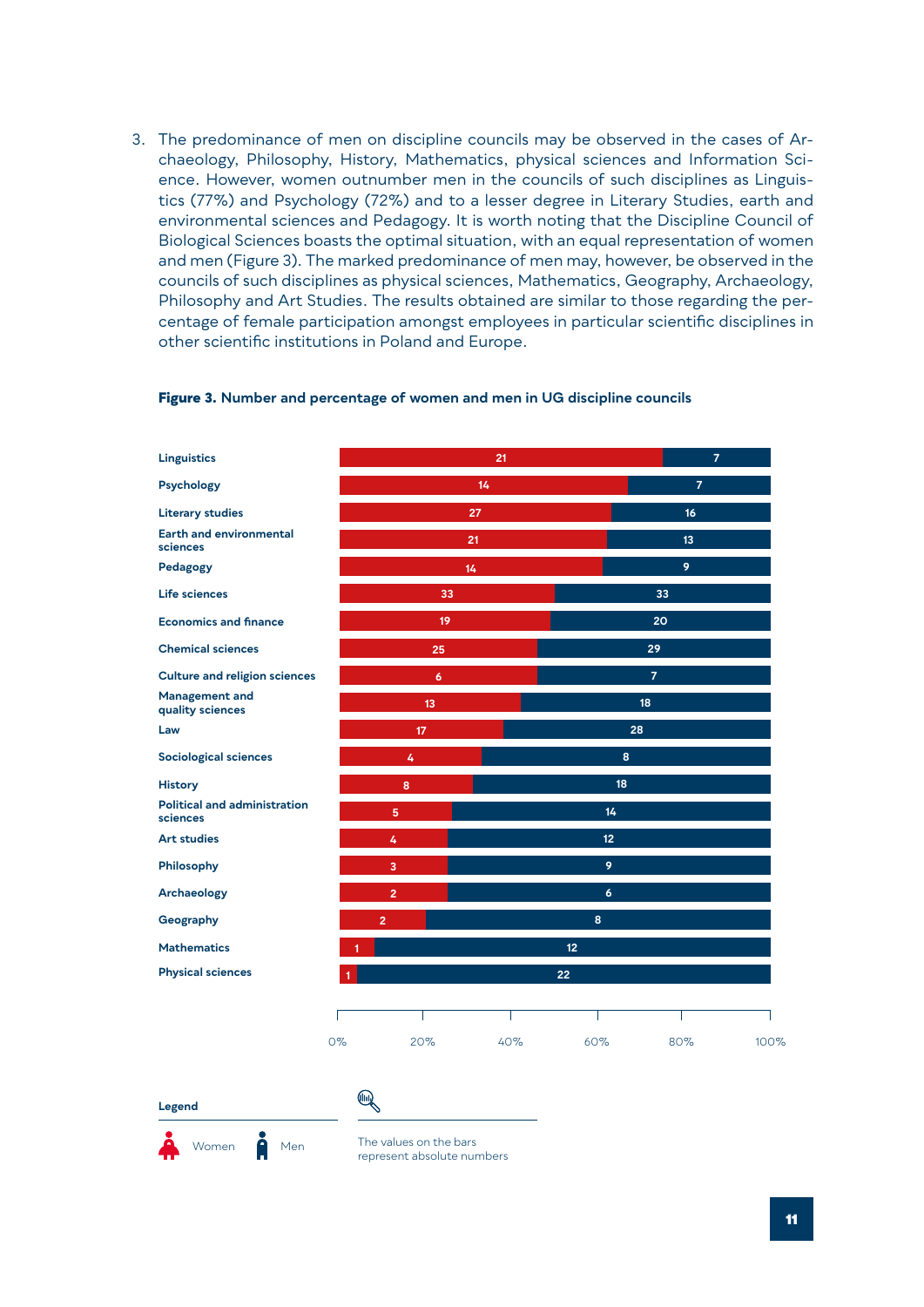4. In the Doctoral School of Humanities and Social Sciences the participation of women and men is similar (56% women and 44% men), while in the Doctoral School of Exact and Natural Sciences and the Intercollegiate Doctoral School of Biotechnology UG and MUG the data shows a predominance of female over male doctoral students (60% and 68% women respectively — Figure 4).

The results obtained indicate that women graduating from studies are interested in following an academic career and working on a doctorate. The marked predominance of women in the Doctoral School of Exact and Natural Sciences and the Intercollegiate Doctoral School of Biotechnology may suggest that men may be more oriented towards pursuing careers outside scientific institutions, which may be connected with more rapid prospects for a higher income, e.g. in business.



#### **Figure 4. Number and percentage of women and men in UG doctoral schools**

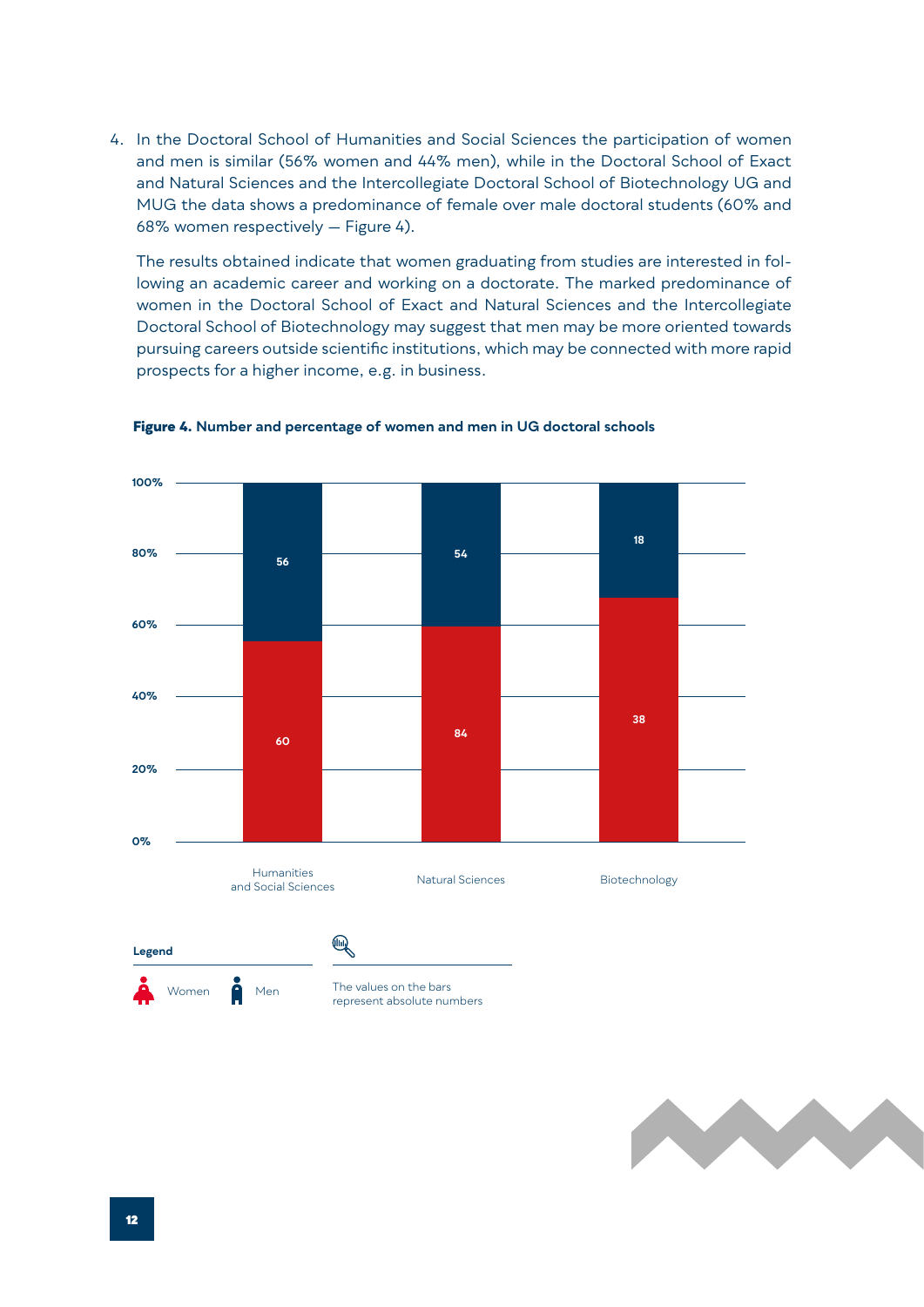5. Following the analysis of the academic involvement of the University's female and male employees, it was concluded that women tend to submit more grant applications than men, with 58% of national and 53% of international grant applications respectively being submitted by female researchers, who also boast a higher success rate with regard to obtaining grants, with female researchers' success rate being around 25%, and male — around 20% (Figure 5).



**Figure 5. Number and percentage of women to men applying for and obtaining research grants**

represent absolute numbers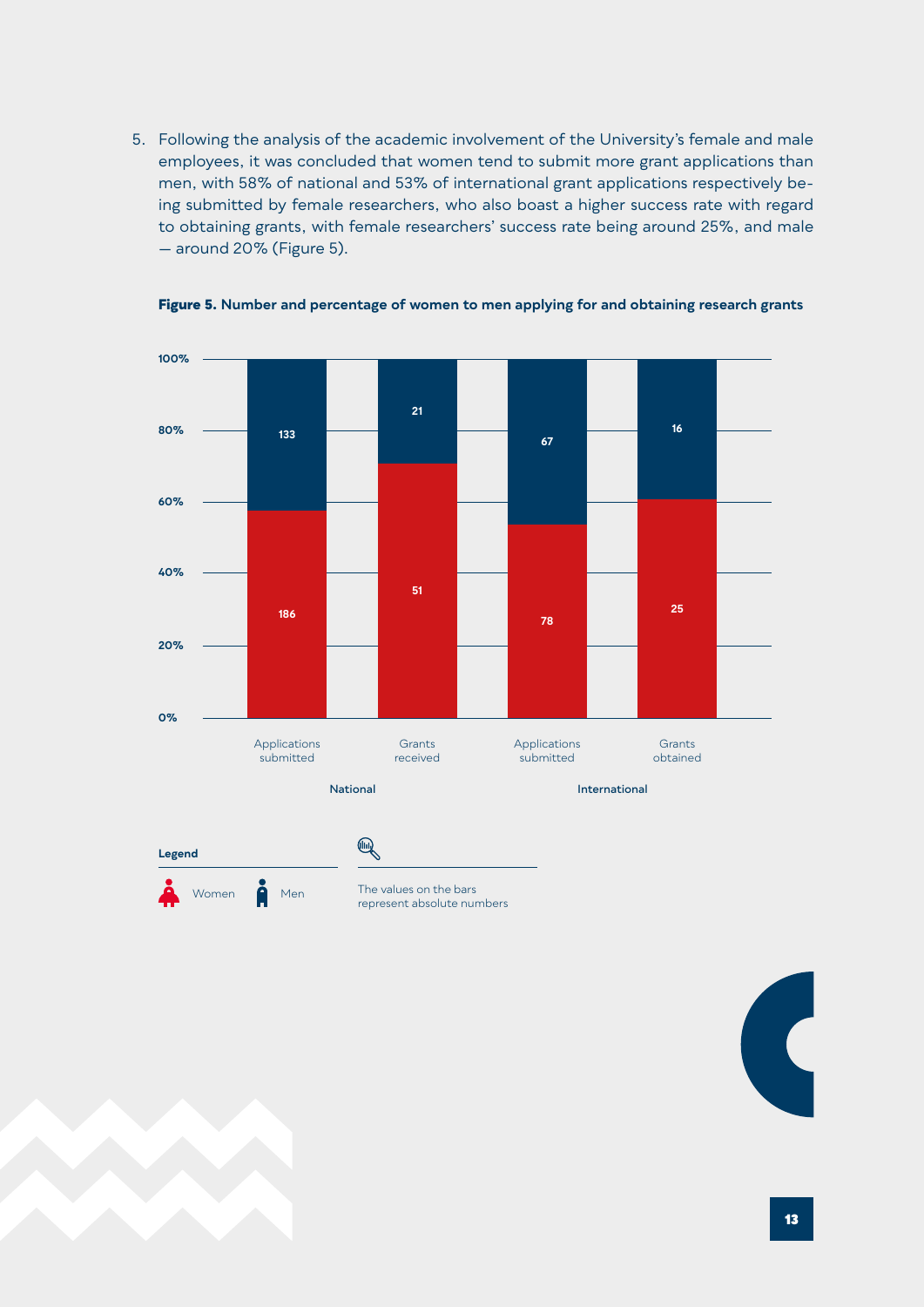6. It was found that women participate in professional development courses organised by the UG more frequently than men, with 63% of hours of professional development classes being attended by women (Figure 6).



Figure 6. **Annual average number of hours devoted to training sessions**

7. Parental leave at the UG is used mainly by women, with 68 women and only 2 men on parental leave in 2020. The necessity of reconciling family and professional obligations may present a significant barrier in the development of the academic career of women (Figure 7a and 7b).

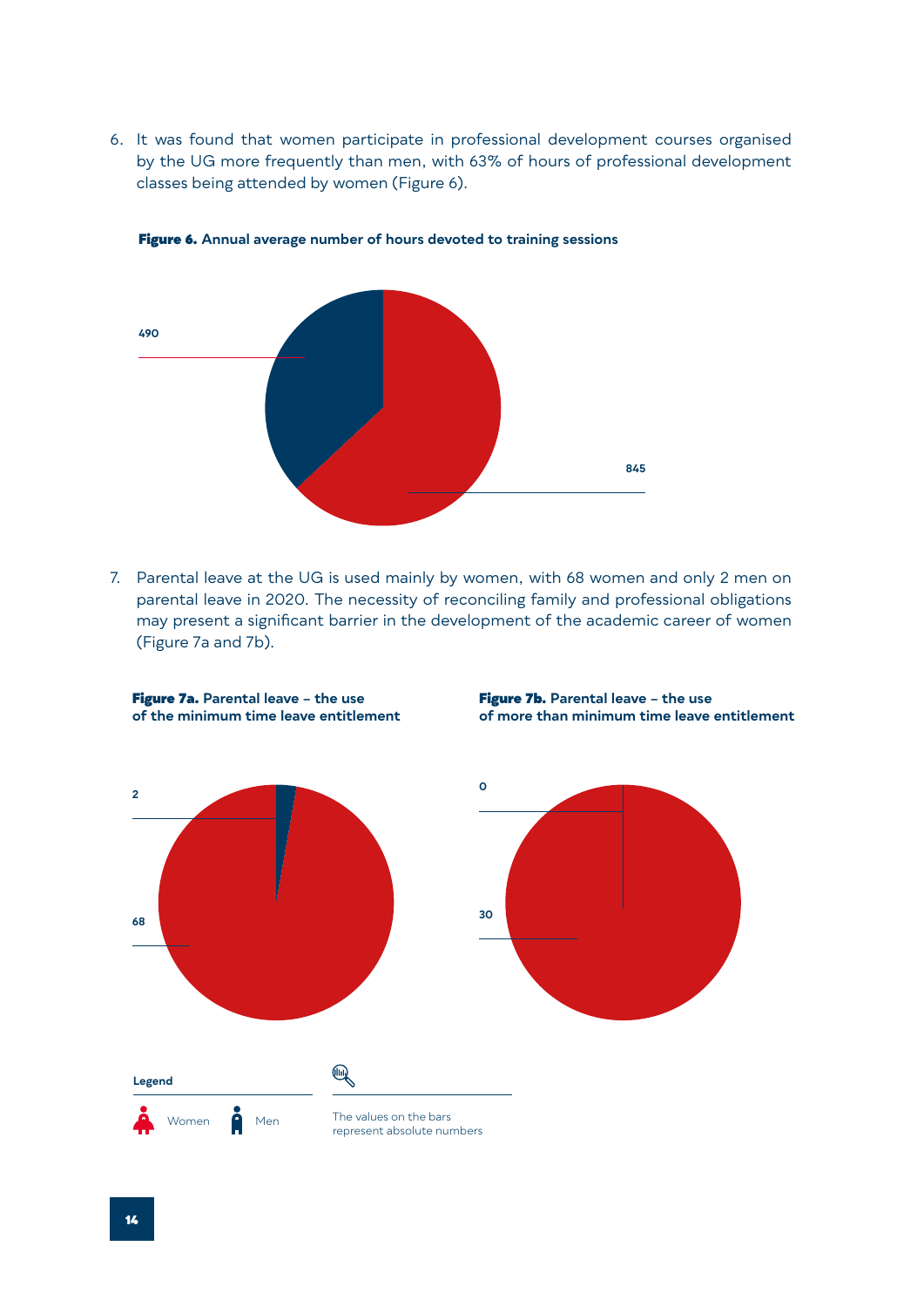8. A salary imbalance exists in favour of men in research and didactic as well as administrative positions.





Analysis of the salaries of women and men employed in the posts of assistant, adjunct and associate professor led to the conclusion that the differences are slight (Figure 8). The largest differences were observed with regard to full professors (around 3.8% to the benefit of men). This is primarily due to the significantly greater number of men in this group, whose employment periods in these posts are relatively longer as compared to women, which in turn results in the greater salary range. It should, however, be stressed that, although the salaries of women and men in the same posts at the UG differ, the differences are negligible when compared to the national average (18%). The UG policy regarding pay and salary increase should at all times, however, endeavour to balance the salaries of women and men.

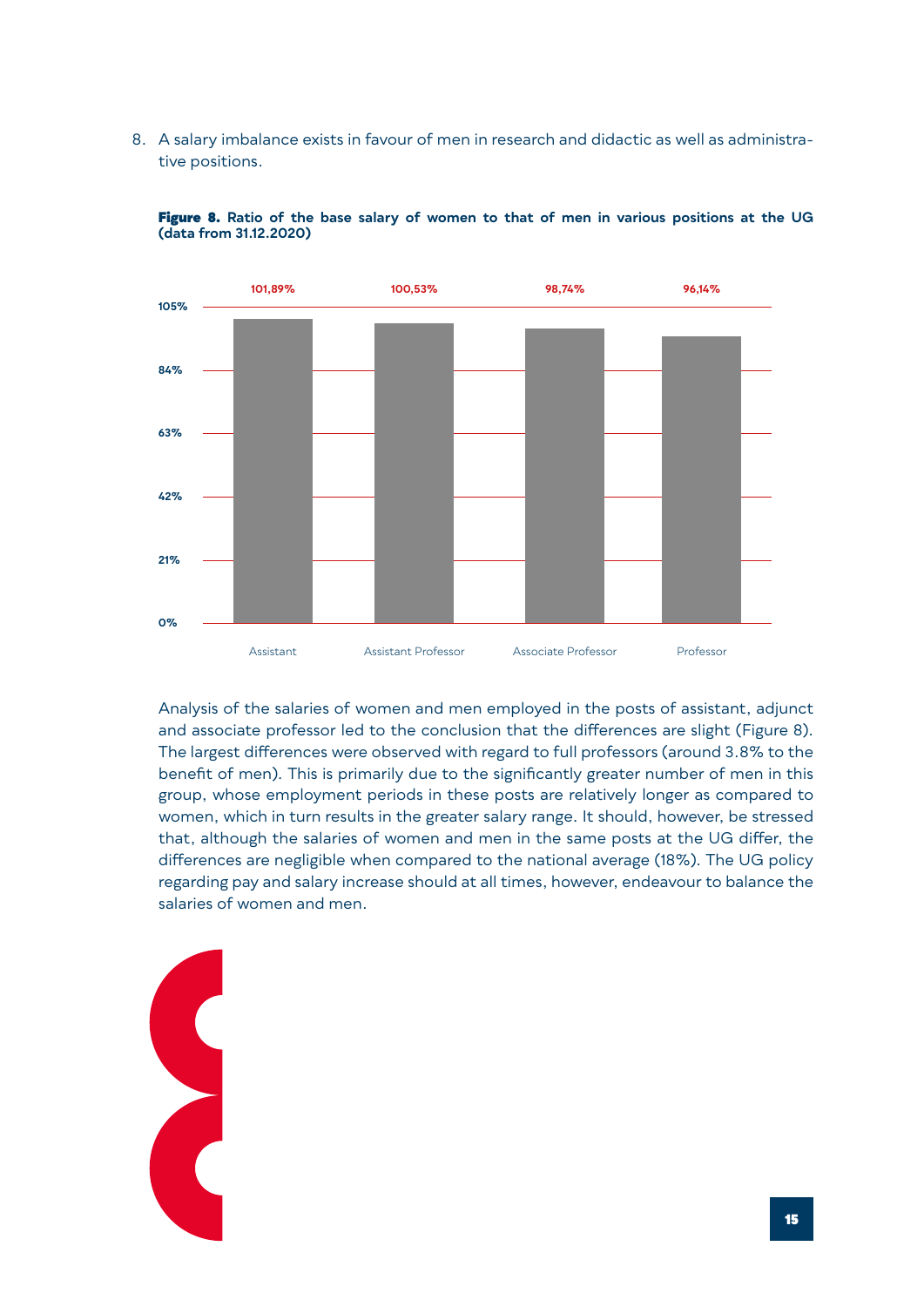## <span id="page-15-0"></span>**III. Goals and measures to be adopted**

**On the basis of the data collected, five goals have been defined below, included in the GEP for UG and necessary to ensure a balance in achieving gender equality at the University of Gdańsk.**

#### Goal 1. **To enhance awareness of the importance of gender equality in the academic community**

| <b>Measure 1.1</b>       | Organising meetings/training sessions/webinars on basic issues<br>connected with creating a work environment in which everyone is<br>treated with the same degree of respect and fairness |
|--------------------------|-------------------------------------------------------------------------------------------------------------------------------------------------------------------------------------------|
| <b>Target group</b>      | All UG staff, students of doctoral schools, undergraduate students                                                                                                                        |
| <b>Timeframe</b>         | Training sessions to be organised from 2022, followed by<br>questionnaires (from second half of 2022)                                                                                     |
| <b>Units responsible</b> | Office of the Ombudsman for Equal Treatment<br>and Counteracting Mobbing                                                                                                                  |
| <b>Indicator</b>         | Number of questionnaires completed to verify UG staff's awareness<br>of response procedures in contentious situations as well as the<br>number of issues reported and resolved            |
|                          |                                                                                                                                                                                           |
| <b>Measure 1.2</b>       | Organising training sessions/webinars on basic issues connected<br>with counteracting unequal treatment and harassment                                                                    |
| <b>Target group</b>      | All UG staff, students of doctoral schools, doctoral studies<br>participants, undergraduate students                                                                                      |
| <b>Timeframe</b>         | Training sessions to be organised from 2022, followed by<br>questionnaires (from second half of 2022)                                                                                     |
| <b>Units responsible</b> | Office of the Ombudsman for Equal Treatment<br>and Counteracting Mobbing                                                                                                                  |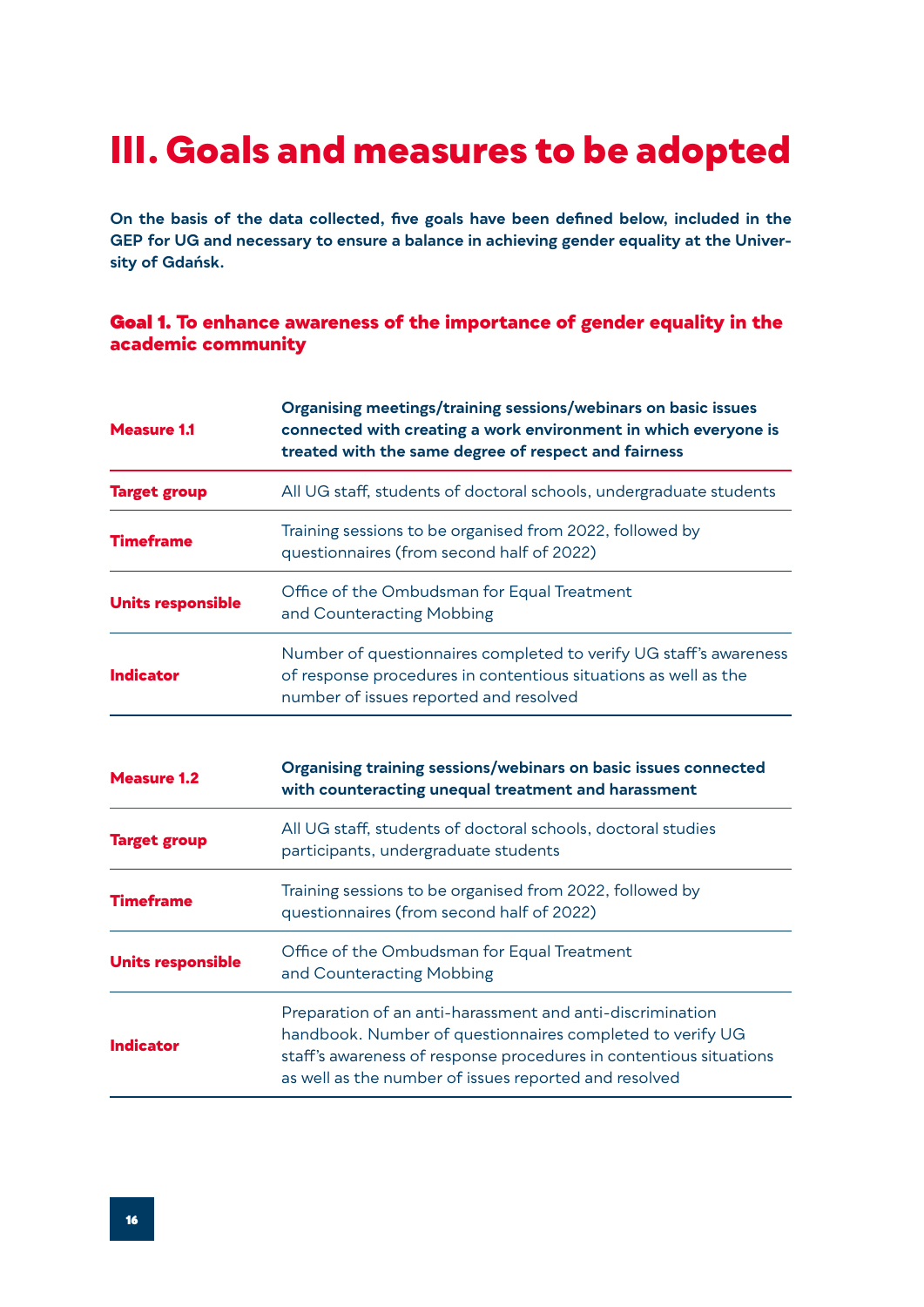| <b>Measure 1.3</b>       | Organising training sessions/webinars on basic issues connected<br>with counteracting gender discrimination and sexual harassment                                                                                                                                 |
|--------------------------|-------------------------------------------------------------------------------------------------------------------------------------------------------------------------------------------------------------------------------------------------------------------|
| <b>Target group</b>      | All UG staff, students of doctoral schools, doctoral studies<br>participants, undergraduate students                                                                                                                                                              |
| <b>Timeframe</b>         | Training sessions to be organised from 2022, followed by<br>questionnaires (from second half of 2022)                                                                                                                                                             |
| <b>Units responsible</b> | Office of the Ombudsman for Equal Treatment<br>and Counteracting Mobbing                                                                                                                                                                                          |
| Indicator                | Preparation of an anti-harassment and anti-discrimination<br>handbook. Number of questionnaires completed to verify UG<br>staff's awareness of response procedures in contentious situations<br>as well as the number of issues reported and resolved             |
| <b>Measure 1.4</b>       | Creating subsites at the UG website to provide information on:<br>1) women in UG history,<br>2) women in UG executive bodies and<br>3) the participation of women in decision-making bodies and<br>equality indicators of women and men                           |
|                          | Entering biographical notes of notable women and men in UG<br>history and management into Gedanopedia and Wikipedia                                                                                                                                               |
| <b>Target group</b>      | Academic community, local community                                                                                                                                                                                                                               |
| <b>Timeframe</b>         | <b>From 2022</b>                                                                                                                                                                                                                                                  |
| <b>Units responsible</b> | University of Gdańsk Committee for Social Responsibility                                                                                                                                                                                                          |
| <b>Indicator</b>         | Number of biographical entries published on the UG website and<br>Gedanopedia/Wikipedia. Throughout the MINDtheGEPs project,<br>an annual increase of at least 10% in the number of biographical<br>entries for women and men entered into Gedanopedia/Wikipedia. |

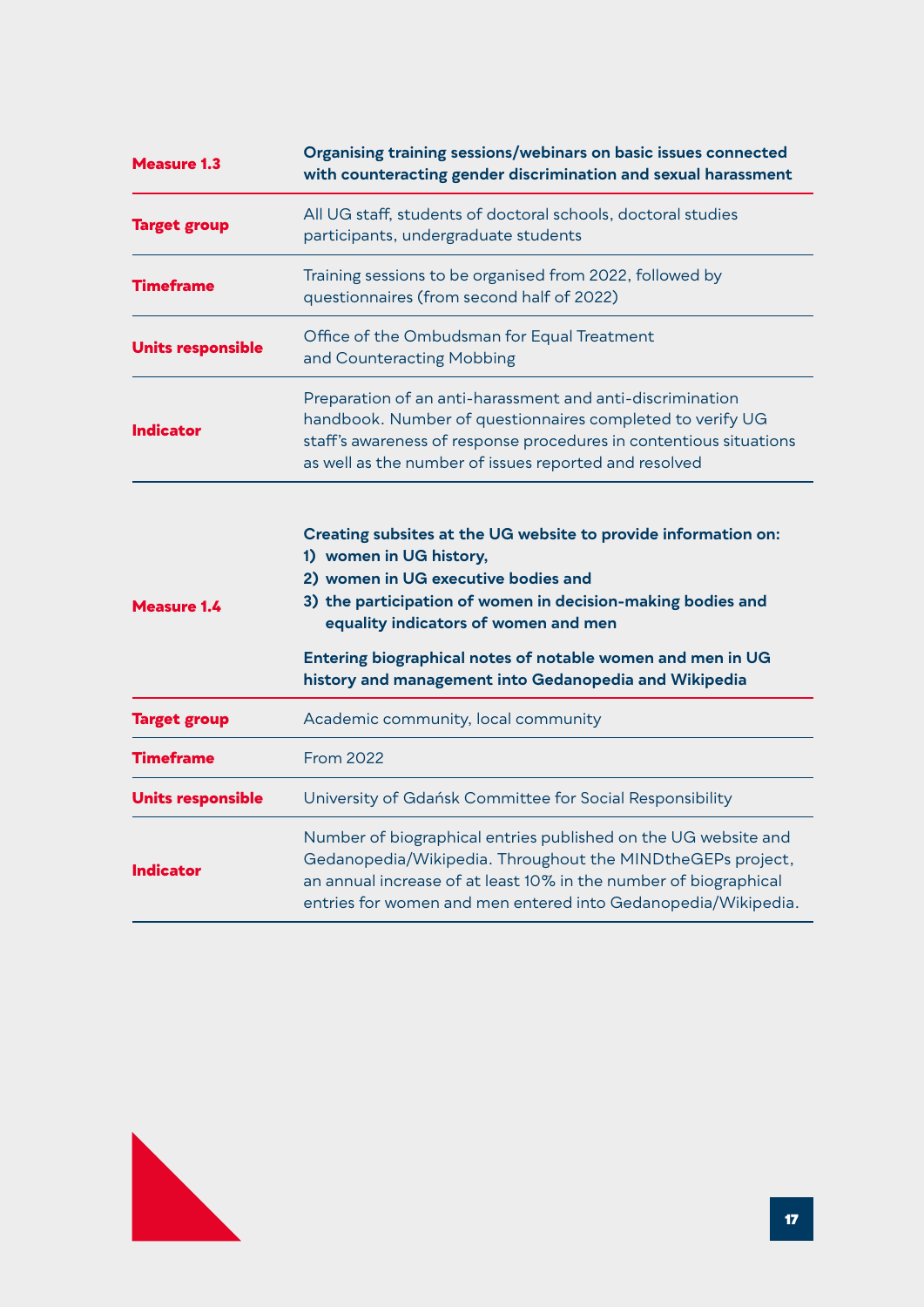#### Goal 2. **To ensure gender balance in the UG's decision-making process (***Decision making bodies: gendering leaders and institutions***)**

| <b>Measure 2.1.</b>      | Devising and introducing obligatory online training for all UG staff<br>to increase awareness of the significance of equal participation<br>of representatives of different genders in university management:<br>"Participation of women and men in university management". |
|--------------------------|-----------------------------------------------------------------------------------------------------------------------------------------------------------------------------------------------------------------------------------------------------------------------------|
| <b>Target group</b>      | All newly employed and current UG staff in the posts of professor,<br>associate professor, adjunct - research and research and didactic<br>path, senior/chief specialist - administrative staff                                                                             |
| <b>Timeframe</b>         | Commencement of work: 2022, course implementation from<br>the academic year 2023/24                                                                                                                                                                                         |
| <b>Units responsible</b> | Devising training content as part of MINDtheGEPs. To be posted<br>on the UG website and into the system: IT Centre, Personnel<br>Centre Contractor - possibility of employing an external entity                                                                            |
| <b>Indicator</b>         | Number of persons trained: ultimately - the above-mentioned<br>UG employees, in the test phase - a group of 100 individuals,<br>50 individuals per gender                                                                                                                   |
| <b>Measure 2.2.</b>      | Devising and introducing training in leadership skills, training<br>to eliminate gender bias among managerial and executive staff                                                                                                                                           |
| <b>Target group</b>      | All newly employed and current UG staff in the posts of professor,<br>associate professor, adjunct - research and research and didactic<br>path, senior/chief specialist - administrative staff                                                                             |
|                          | Experimentally: 3 training groups, 15 persons each                                                                                                                                                                                                                          |
| <b>Timeframe</b>         | Devising from 2022, implementation from 2023                                                                                                                                                                                                                                |
| <b>Units responsible</b> | Devising training content as part of MINDtheGEPs. To be posted on<br>the UG website and into the system: IT Centre, Personnel Centre<br>Contractor - possibility of employing an external entity                                                                            |
| <b>Indicator</b>         | Number of persons trained: ultimately - the above-mentioned<br><b>UG</b> employees                                                                                                                                                                                          |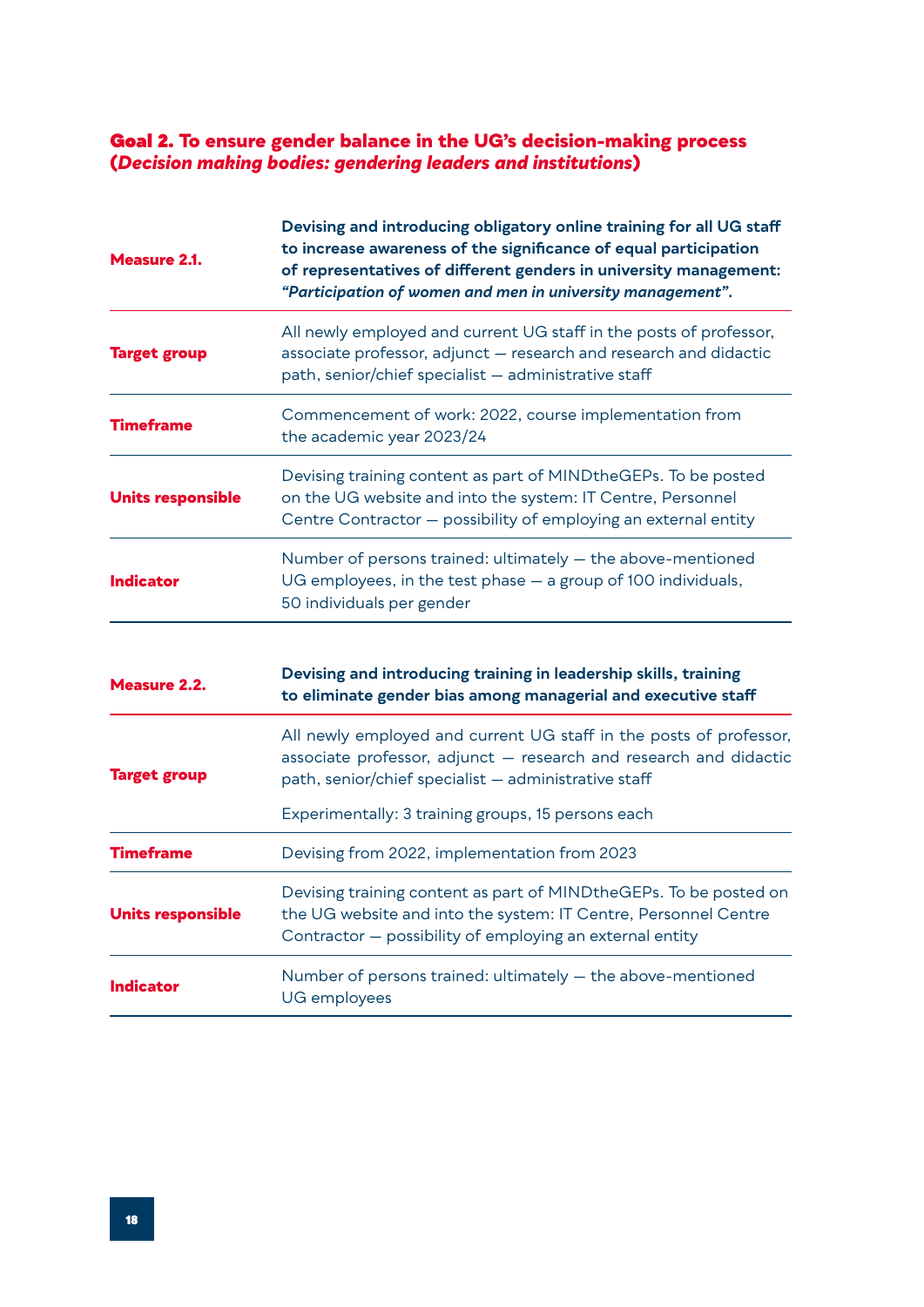| Measure 2.3.             | Promotional campaign directed to employees, encouraging<br>use of various forms of education to enhance professional<br>development |
|--------------------------|-------------------------------------------------------------------------------------------------------------------------------------|
| <b>Target group</b>      | Staff employed at the UG and studying at the UG                                                                                     |
| <b>Timeframe</b>         | Commencement: 2022                                                                                                                  |
| <b>Units responsible</b> | Department for Social Affairs, Personnel Centre, IT Centre                                                                          |
| Indicator                | Number of women and men involved in training sessions                                                                               |

| Measure 2.4.             | Monitoring the indicators of equal treatment of women and men.<br>A promotional campaign directed towards employees (in particular<br>executive staff) to encourage them to ensure gender diversity<br>in decision-making processes at all levels of UG management.<br>Creating a unit or the post of a spokesperson within the<br>organisational structure, tasked with collecting and analysing<br>personnel, financial or biometric data and monitoring the gender<br>equality indicator at the university |
|--------------------------|---------------------------------------------------------------------------------------------------------------------------------------------------------------------------------------------------------------------------------------------------------------------------------------------------------------------------------------------------------------------------------------------------------------------------------------------------------------------------------------------------------------|
| <b>Target group</b>      | <b>UG Community</b>                                                                                                                                                                                                                                                                                                                                                                                                                                                                                           |
| <b>Timeframe</b>         | From 2022                                                                                                                                                                                                                                                                                                                                                                                                                                                                                                     |
| <b>Units responsible</b> | <b>Ombudsman for Equal Treatment and Counteracting Mobbing</b>                                                                                                                                                                                                                                                                                                                                                                                                                                                |
| Indicator                | Creating the post of a spokesperson to monitor the data<br>regarding the equality of women and men; annual information on<br>the indicators/progress achieved with regard to gender equality                                                                                                                                                                                                                                                                                                                  |

<span id="page-18-0"></span>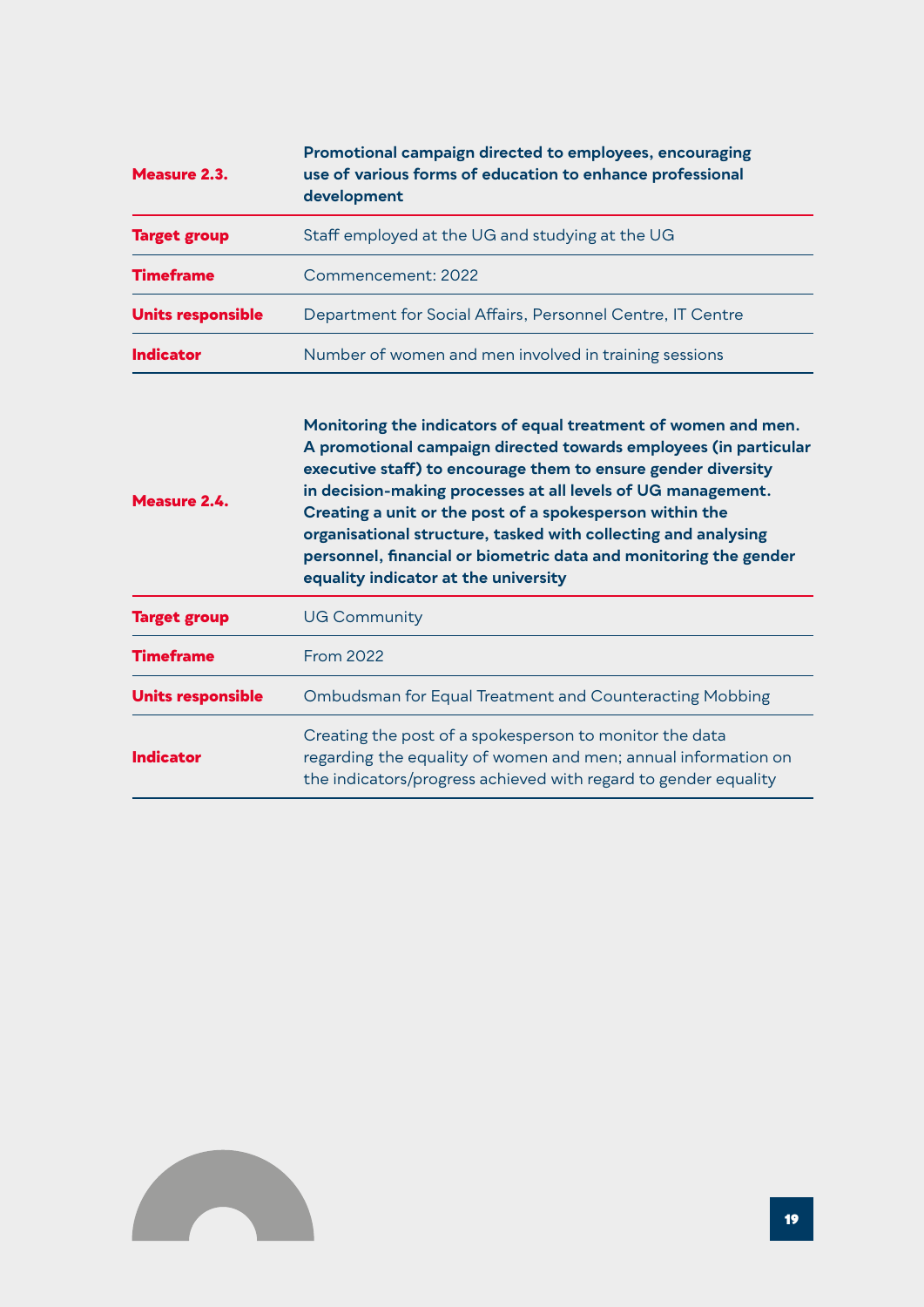#### Goal 3. **To ensure gender balance in the recruitment process and in the development of academic careers (***Balancing recruitment and career progression***)**

| <b>Measure 3.1.</b>      | Devising and introducing online training for UG staff to increase<br>awareness of the significance of gender equality related issues<br>- Module "Gender equality in recruitment and assisting the<br>development of careers of female and male researchers"                                        |
|--------------------------|-----------------------------------------------------------------------------------------------------------------------------------------------------------------------------------------------------------------------------------------------------------------------------------------------------|
| <b>Target group</b>      | All newly employed and current UG staff - research and didactic,<br>research, didactic path; doctoral students                                                                                                                                                                                      |
| <b>Timeframe</b>         | Commencement of work and course implementation: from 2022                                                                                                                                                                                                                                           |
| <b>Units responsible</b> | Devising training content as part of MIND the GEPs. To be posted on<br>the UG website and into the system: IT Centre, Personnel Centre                                                                                                                                                              |
|                          | Contractor - possibility of employing an external entity                                                                                                                                                                                                                                            |
| <b>Indicator</b>         | Number of persons who have completed training                                                                                                                                                                                                                                                       |
| <b>Measure 3.2.</b>      | <b>Extending The UG Staff Development Policy by mentoring for</b><br>staff employed in research and didactic and research positions.<br>Including the aspects of equal treatment of women and men<br>and the specificity of the family circumstances of women<br>in The UG Staff Development Policy |
| <b>Target group</b>      | Women, newly employed and current UG female staff - research<br>and didactic, research path (post-doctoral and post-habilitation)<br>Experimental group: (6 post-doctoral and 6 post-habilitation                                                                                                   |
|                          | individuals as a pilot group)                                                                                                                                                                                                                                                                       |
| <b>Timeframe</b>         | Commencement of work: 2022                                                                                                                                                                                                                                                                          |
| <b>Units responsible</b> | UG Centre for Didactic Improvement and Tutoring                                                                                                                                                                                                                                                     |
| <b>Indicator</b>         | Number of people included in the mentoring                                                                                                                                                                                                                                                          |

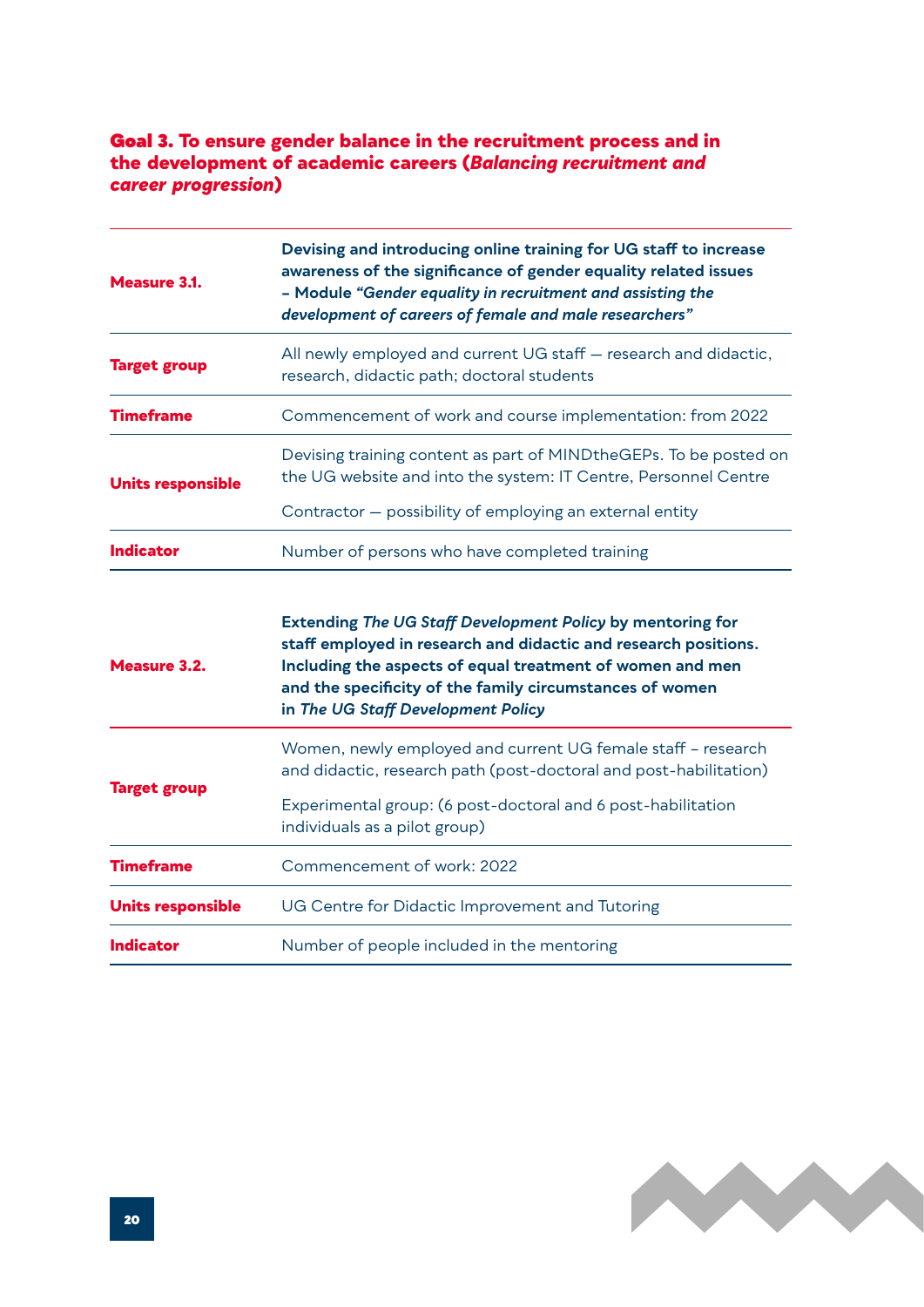| Measure 3.3.             | Measure directed to administrative staff, involving assistance in<br>career development through funding the procedure connected<br>with the completion of doctorate or MBA studies and providing<br>the mentoring necessary for a career within UG management<br>structures. Organising training in diversity management and<br>counteracting exclusion |
|--------------------------|---------------------------------------------------------------------------------------------------------------------------------------------------------------------------------------------------------------------------------------------------------------------------------------------------------------------------------------------------------|
| <b>Target group</b>      | Administrative staff (new and current)                                                                                                                                                                                                                                                                                                                  |
|                          | (6 individuals for a pilot group)                                                                                                                                                                                                                                                                                                                       |
| <b>Timeframe</b>         | Commencement of work: 2022                                                                                                                                                                                                                                                                                                                              |
| <b>Units responsible</b> | UG Centre for Didactic Improvement and Tutoring                                                                                                                                                                                                                                                                                                         |
| Indicator                | Number of people included in the mentoring                                                                                                                                                                                                                                                                                                              |

| All university staff<br><b>Target group</b><br>Commencement of work: 2022<br><b>Timeframe</b><br><b>Units responsible</b><br>Rector<br>Monitoring the salary gap - reduced salary gap in relation<br><b>Indicator</b><br>to that of 2021 | Measure 3.4. | Endeavouring to provide a balance in the salaries of women<br>and men:<br>1) with salary adjustments connected with increased subsidies<br>from the Ministry of Education and Science<br>2) with promotion to higher positions<br>3) with the employment of new staff |
|------------------------------------------------------------------------------------------------------------------------------------------------------------------------------------------------------------------------------------------|--------------|-----------------------------------------------------------------------------------------------------------------------------------------------------------------------------------------------------------------------------------------------------------------------|
|                                                                                                                                                                                                                                          |              |                                                                                                                                                                                                                                                                       |
|                                                                                                                                                                                                                                          |              |                                                                                                                                                                                                                                                                       |
|                                                                                                                                                                                                                                          |              |                                                                                                                                                                                                                                                                       |
|                                                                                                                                                                                                                                          |              |                                                                                                                                                                                                                                                                       |

| Measure 3.5.        | Assisting the process of admissions to first – and second-cycle<br>studies and to doctoral schools in order to increase the number<br>of male and female candidates for female - or male-dominated<br>fields of study respectively |
|---------------------|------------------------------------------------------------------------------------------------------------------------------------------------------------------------------------------------------------------------------------|
| <b>Target group</b> | Academic community, local community                                                                                                                                                                                                |
| <b>Timeframe</b>    | Commencement of work: 2022/2023                                                                                                                                                                                                    |
| Units responsible   | UG Promotion Centre                                                                                                                                                                                                                |
| <b>Indicator</b>    | Monitoring the ratio of female to male students admitted,<br>divided into faculties - balanced number of female and male<br>students                                                                                               |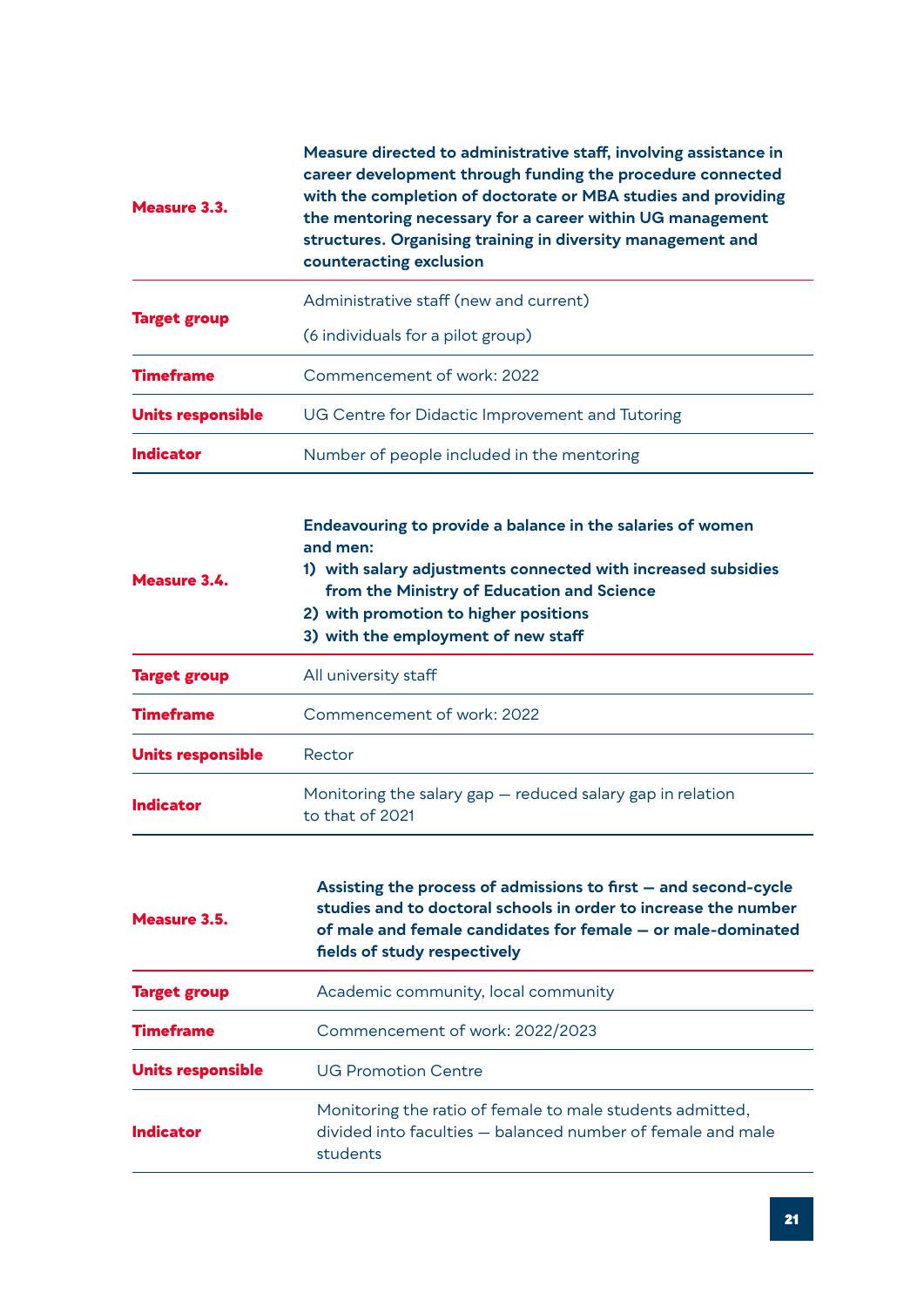### <span id="page-21-0"></span>Goal 4. **To integrate the gender dimension into research and didactic content (***Gendering research and teaching***)**

| <b>Measure 4.1.</b>      | Devising and introducing obligatory online training to increase<br>awareness of the significance of the gender dimension in research<br>content in research projects Gender dimension issues in scientific<br>research and didactics. Analogous regulations are already being<br>introduced in National Science Centre projects.                                                                                                                            |
|--------------------------|-------------------------------------------------------------------------------------------------------------------------------------------------------------------------------------------------------------------------------------------------------------------------------------------------------------------------------------------------------------------------------------------------------------------------------------------------------------|
| <b>Target group</b>      | All persons intending to apply for a research grant – research and<br>didactic, research path, doctoral students                                                                                                                                                                                                                                                                                                                                            |
| <b>Timeframe</b>         | Commencement of work: 2022, course implementation: from 2023                                                                                                                                                                                                                                                                                                                                                                                                |
| <b>Units responsible</b> | Preparation of content Department for National and International<br>Projects. MINDtheGEPs: GEPIB: GEPs Implementing Board and<br>MINDtheGEPs Delegates Network Posting questionnaires and<br>instructions on the UG website: IT Centre, Personnel Centre                                                                                                                                                                                                    |
| <b>Indicator</b>         | Number of people who have completed training                                                                                                                                                                                                                                                                                                                                                                                                                |
|                          |                                                                                                                                                                                                                                                                                                                                                                                                                                                             |
| Measure 4.2.             | Establishing annual awards for the best MA theses and doctoral<br>dissertations which consider the gender dimension in the design<br>and interpretation of research (one each for MA and doctoral<br>students in social sciences and humanities, and one each for MA<br>and doctoral students in exact and natural sciences). Preparing the<br>regulations, appointing the award committee, establishing sources<br>of funding, announcing the competition. |
| <b>Target group</b>      | UG MA and doctoral students                                                                                                                                                                                                                                                                                                                                                                                                                                 |
| <b>Timeframe</b>         | Commencement of work: 2022. Competition announcement:<br>beginning of 2022                                                                                                                                                                                                                                                                                                                                                                                  |
| <b>Units responsible</b> | MINDtheGEPs project team. MINDtheGEPs: GEPIB: GEPs<br>Implementing Board and MINDtheGEPs Delegates Network,<br>Sustainable Development Centre. Funding for awards has been<br>secured in the project.                                                                                                                                                                                                                                                       |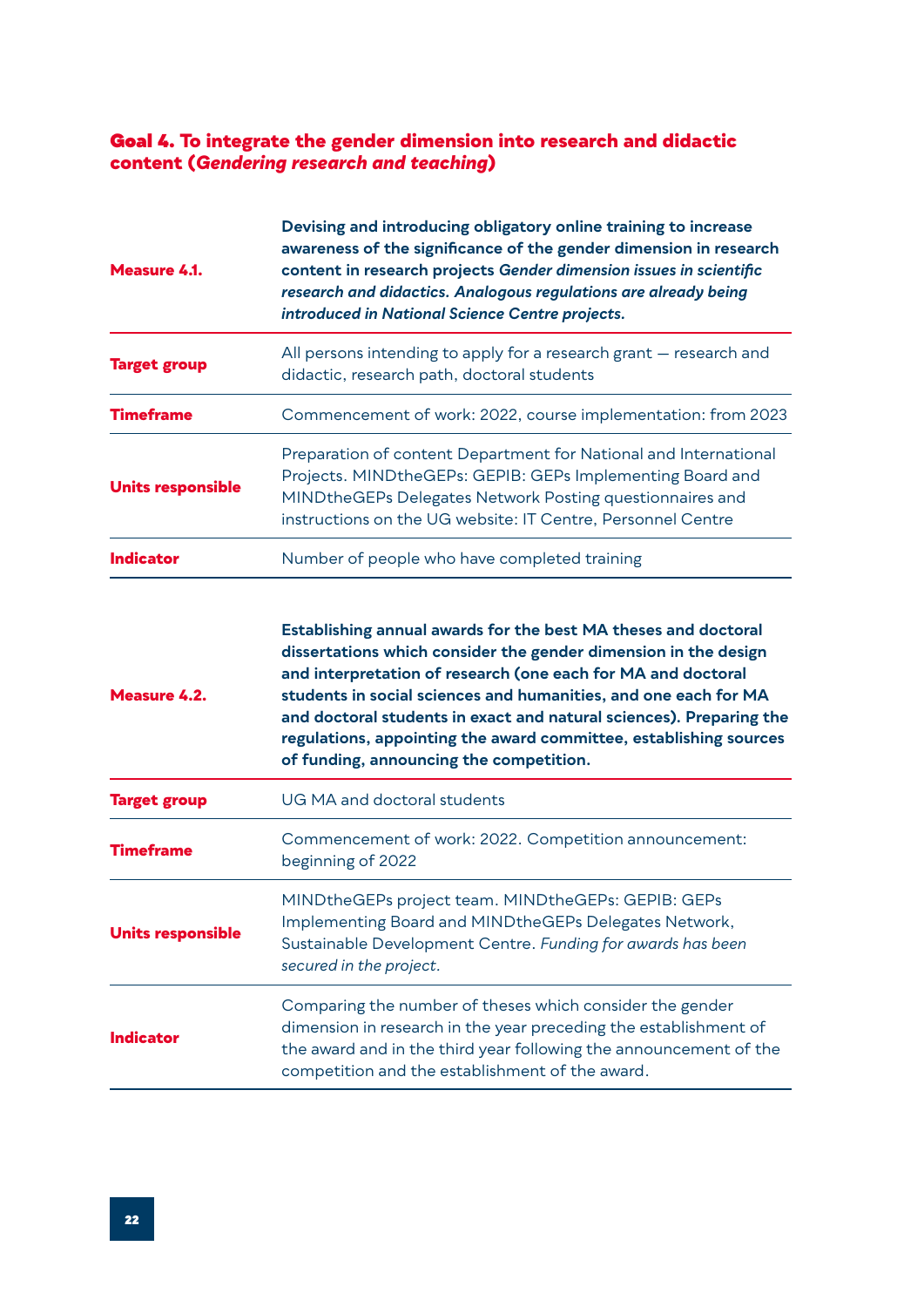| Measure 4.3.             | <b>Establishing the annual Johanna Schopenhauer Award for female</b><br>researchers with the degree of doctor or doctor with habilitation<br>for undertaking research which includes the gender dimension<br>in its design and interpretation. The award should assist women<br>working towards a habilitation or the title of professor. Preparing<br>the regulations, appointing the award committee, establishing<br>sources of funding, announcing the competition. |
|--------------------------|-------------------------------------------------------------------------------------------------------------------------------------------------------------------------------------------------------------------------------------------------------------------------------------------------------------------------------------------------------------------------------------------------------------------------------------------------------------------------|
| <b>Target group</b>      | Women in the research and didactic or research paths, persons<br>who have been awarded a doctorate and are working on their<br>habilitation or are aspiring to be awarded the title of professor                                                                                                                                                                                                                                                                        |
|                          | Experimental group: (6 post-doctoral and 6 post-habilitation<br>individuals as a pilot group)                                                                                                                                                                                                                                                                                                                                                                           |
| <b>Timeframe</b>         | Commencement of work: 2022. Competition announcement: 2022                                                                                                                                                                                                                                                                                                                                                                                                              |
| <b>Units responsible</b> | UG Rector, MINDtheGEPs project team. GEPs Implementing Board<br>and MINDtheGEPs Delegates Network, Sustainable Development<br>Centre                                                                                                                                                                                                                                                                                                                                    |
| Indicator                | Comparing the number of theses which consider the gender<br>dimension in research in the year preceding the establishment<br>of the award and in the third year following the announcement of<br>the competition and the establishment of the award.                                                                                                                                                                                                                    |
| Measure 4.4.             | Organising an annual conference at the UG, devoted to<br>gender equality in research or including an appropriate panel<br>for a conference to be held annually. Ultimately: organising<br>a separate annual conference on the above theme, at which<br>the award-winning theses will be presented                                                                                                                                                                       |
| <b>Target group</b>      | UG employees - research and didactic, research, didactic paths,<br>doctoral and MA students                                                                                                                                                                                                                                                                                                                                                                             |
| <b>Timeframe</b>         | Commencement of conceptual work: 2022. First edition<br>of a panel/conference                                                                                                                                                                                                                                                                                                                                                                                           |
| <b>Units responsible</b> | MINDtheGEPs project team - MINDtheGEPs: GEPIB: GEPs<br>Implementing Board and MINDtheGEPs Delegates Network                                                                                                                                                                                                                                                                                                                                                             |
| <b>Indicator</b>         | Number of theses including the gender dimension in research                                                                                                                                                                                                                                                                                                                                                                                                             |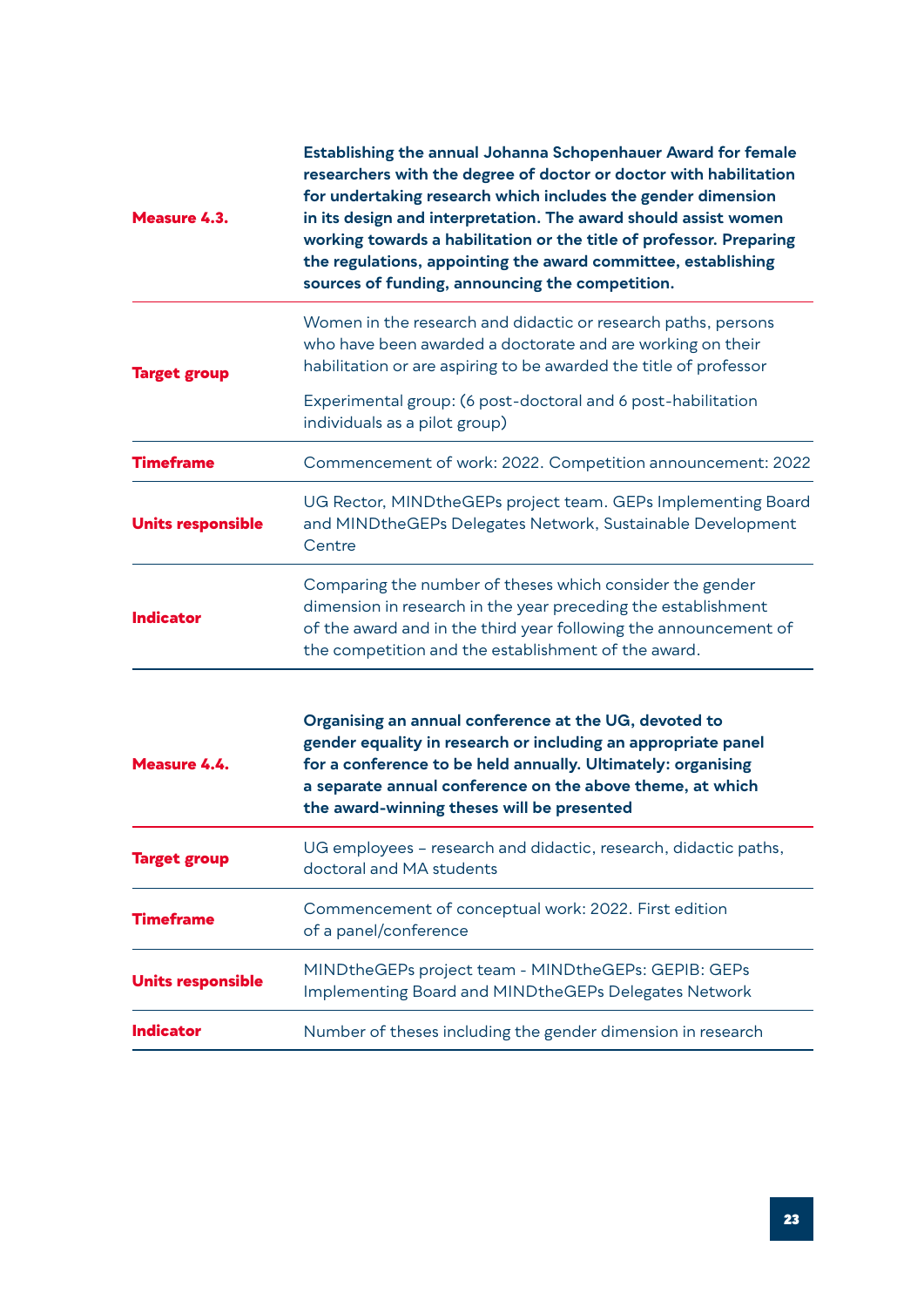| Measure 4.5.             | Facilitating the participation of editors and other persons<br>involved in the production of UG journals and publications<br>in training sessions on the inclusion of the gender dimension<br>in research content and on guidelines for authors, as well as<br>encouraging women to participate in bodies which assess<br>submissions for publication |
|--------------------------|-------------------------------------------------------------------------------------------------------------------------------------------------------------------------------------------------------------------------------------------------------------------------------------------------------------------------------------------------------|
| <b>Target group</b>      | Editors and other persons involved in the production of journals<br>and publications, staff employed in research and didactic and<br>research posts                                                                                                                                                                                                   |
| <b>Timeframe</b>         | In 2022 - organising the first Train the Trainers session for tutors<br>from the UG Centre for Didactic Improvement and Tutoring                                                                                                                                                                                                                      |
| <b>Units responsible</b> | MINDtheGEPs: GEPIB: GEPs Implementing Board and<br><b>MINDtheGEPs Delegates Network</b><br>UG Centre for Didactic Improvement and Tutoring                                                                                                                                                                                                            |
| <b>Indicator</b>         | Number of persons who have completed training                                                                                                                                                                                                                                                                                                         |
| Measure 4.6.             | Including a question related to the inclusion of the gender<br>dimancian in the current $\mathsf{IC}$ nucleat aboutor.                                                                                                                                                                                                                                |

|                          | dimension in the current UG project charter                                                                           |
|--------------------------|-----------------------------------------------------------------------------------------------------------------------|
| <b>Target group</b>      | All current and future heads of projects who complete the UG<br>project charter; research, research and didactic path |
| <b>Timeframe</b>         | 2022                                                                                                                  |
| <b>Units responsible</b> | Office for Research Projects, Office for Development Projects,<br>Sustainable Development Centre                      |
| Indicator                | Number of projects whose head indicated the above theme                                                               |

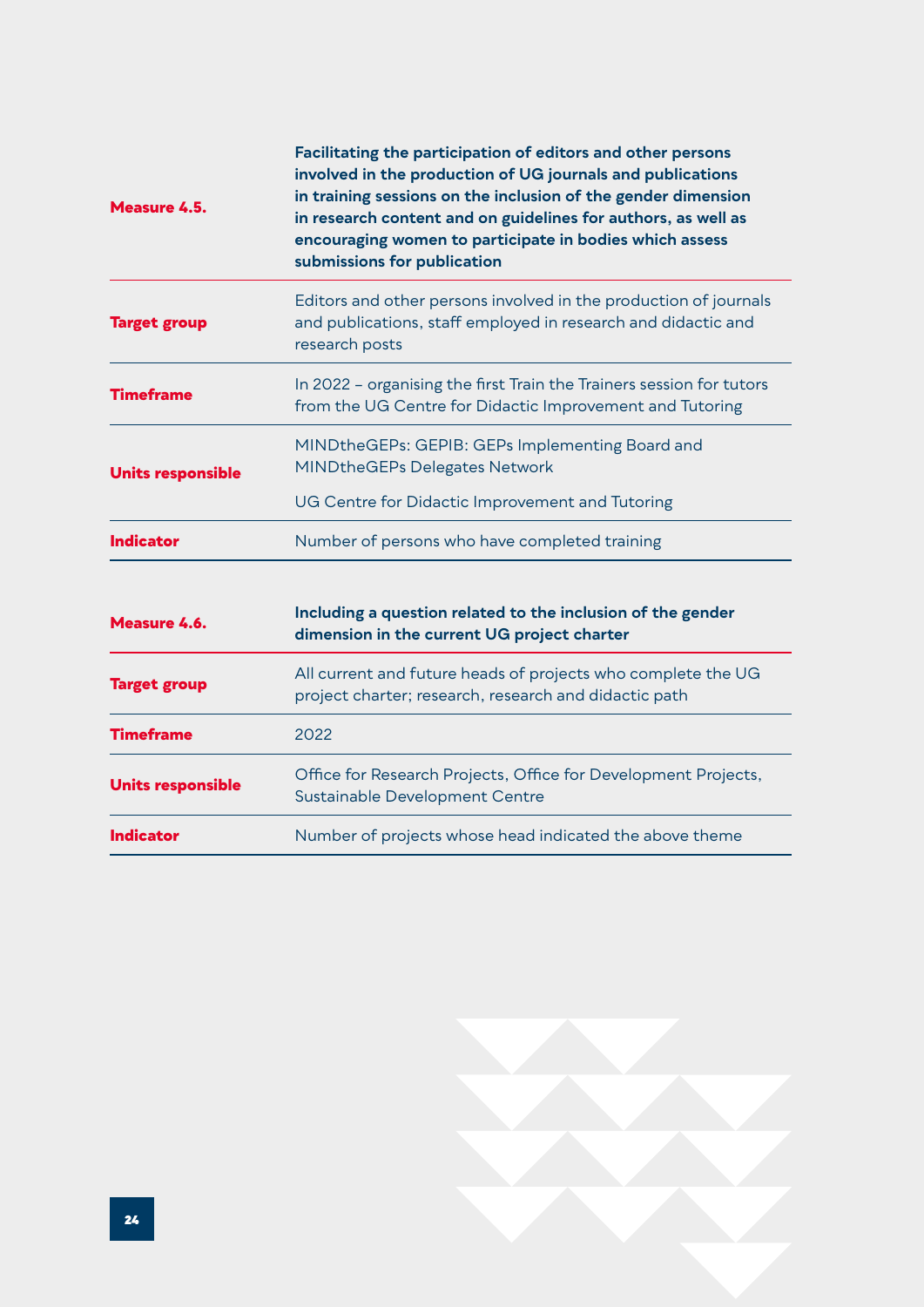| <b>Measure 4.7.</b>      | Content-related assistance with regard to writing<br>proposals/applications for grants which include experience<br>of building diverse teams and applying for grants for research<br>which incorporates the gender equality dimension |
|--------------------------|---------------------------------------------------------------------------------------------------------------------------------------------------------------------------------------------------------------------------------------|
| <b>Target group</b>      | All current and future heads of projects who complete<br>the UG project charter; research, research and didactic path.<br>Students of all doctoral schools                                                                            |
| <b>Timeframe</b>         | 2022                                                                                                                                                                                                                                  |
| <b>Units responsible</b> | Office for Research Projects, Office for Development Projects                                                                                                                                                                         |
| <b>Indicator</b>         | Increase in the number of projects which have received funding;<br>increase in the efficiency indicator                                                                                                                               |
| <b>Measure 4.8.</b>      | Devising and introducing obligatory training: Module "The role of<br>gender in research and academic career"                                                                                                                          |
| <b>Target group</b>      | Students of all doctoral schools                                                                                                                                                                                                      |
| <b>Timeframe</b>         | Devising and implementing the course from 2022                                                                                                                                                                                        |
| <b>Units responsible</b> | Devising training content as part of MINDtheGEPs. To be posted<br>on the UG website and into the system: IT Centre, Personnel<br>Centre                                                                                               |
|                          | Contractor - possibility of employing an external entity                                                                                                                                                                              |
| <b>Indicator</b>         | Number of persons who have completed training                                                                                                                                                                                         |
| <b>Measure 4.9.</b>      | Introducing: "The role of gender in research and academic career"<br>as an optional training course                                                                                                                                   |
| <b>Target group</b>      | University of Gdańsk undergraduate students                                                                                                                                                                                           |
| <b>Timeframe</b>         | Devising and implementing the course from 2022                                                                                                                                                                                        |
| <b>Units responsible</b> | Devising training content as part of MINDtheGEPs. To be posted<br>on the UG website and into the system: IT Centre, Personnel<br>Centre                                                                                               |
|                          | Contractor – possibility of employing an external entity                                                                                                                                                                              |
| <b>Indicator</b>         | Number of persons who have completed training                                                                                                                                                                                         |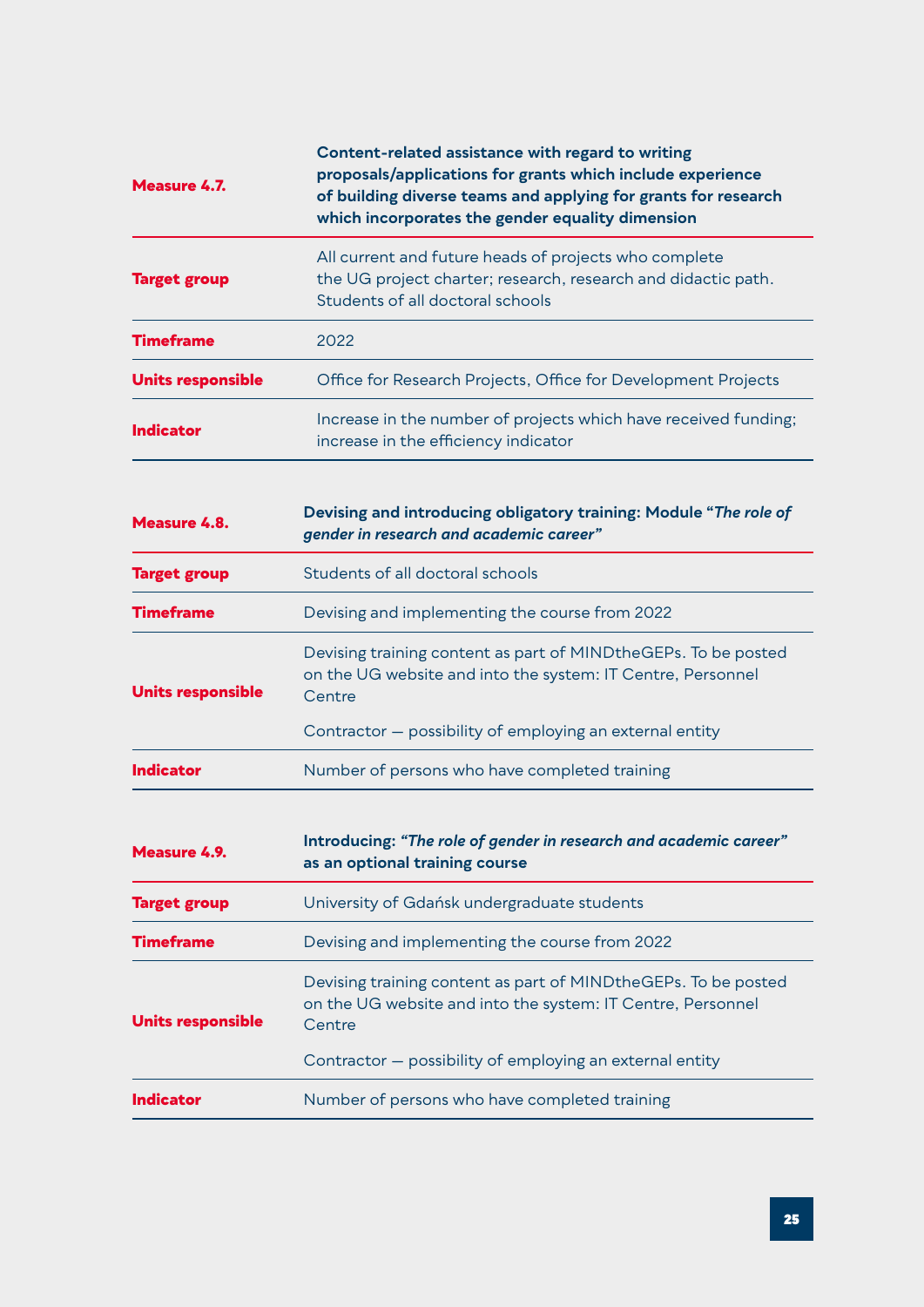### Goal 5. **To introduce measures to assist work-life balance (***Improving work-life balance***)**

| <b>Measure 5.1.</b>      | Devising and introducing obligatory online training to increase<br>awareness of the importance of gender equality related issues<br>- Module "Work-life balance" |
|--------------------------|------------------------------------------------------------------------------------------------------------------------------------------------------------------|
| <b>Target group</b>      | Research staff (paths: research, research and didactic, didactic)<br>and doctoral students                                                                       |
| <b>Timeframe</b>         | Commencement of work: 2022, course implementation: from 2023                                                                                                     |
| <b>Units responsible</b> | Devising training content as part of MIND the GEPs. To be posted on<br>the UG website and into the system: IT Centre, Personnel Centre.                          |
|                          | Contractor - possibility of employing an external entity                                                                                                         |
| <b>Indicator</b>         | Number of persons who have completed training                                                                                                                    |

| Measure 5.2.             | Undertaking steps towards the implementation of hybrid work<br>solutions due to family-related and/or personal circumstances |
|--------------------------|------------------------------------------------------------------------------------------------------------------------------|
| <b>Target group</b>      | $UG$ staff                                                                                                                   |
| <b>Timeframe</b>         | <b>From 2023</b>                                                                                                             |
| <b>Units responsible</b> | Human Resources Department                                                                                                   |
| <b>Indicator</b>         | Number of contracts amended                                                                                                  |

| Measure 5.3.             | Undertaking steps towards the implementation of hybrid study<br>solutions due to family-related and/or personal circumstances |
|--------------------------|-------------------------------------------------------------------------------------------------------------------------------|
| <b>Target group</b>      | Undergraduate and doctoral students, candidates for study                                                                     |
| <b>Timeframe</b>         | <b>From 2023</b>                                                                                                              |
| <b>Units responsible</b> | Office of Education                                                                                                           |
| <b>Indicator</b>         | Number of programmes/syllabuses with a hybrid option                                                                          |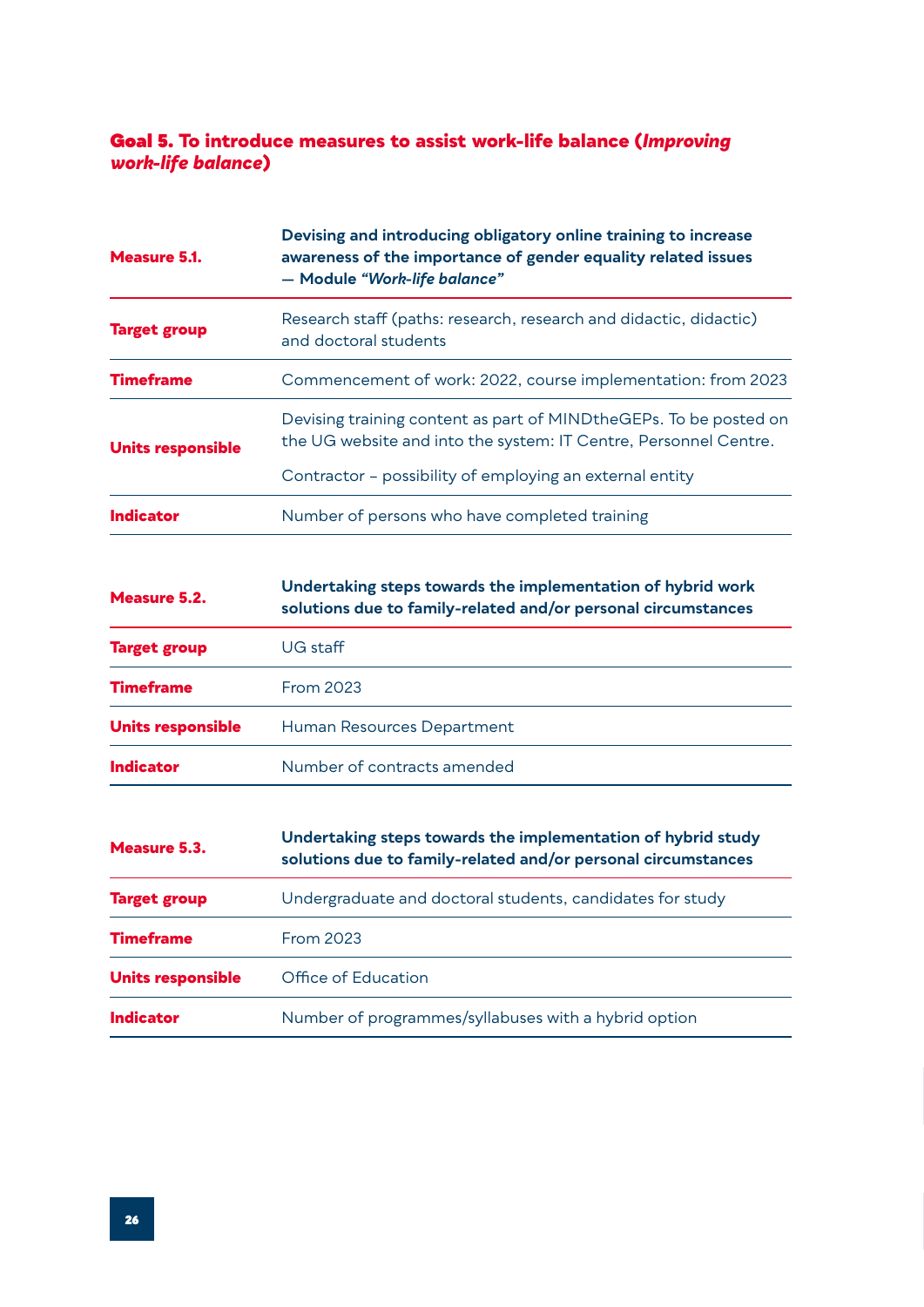| Measure 5.4.             | Creating a tab on the UG website to include:<br>1) information on the parental care rights,<br>2) UG benefits offer - holidays, trips etc., children and<br>youth camps |
|--------------------------|-------------------------------------------------------------------------------------------------------------------------------------------------------------------------|
| <b>Target group</b>      | $UG$ staff                                                                                                                                                              |
| <b>Timeframe</b>         | 2022                                                                                                                                                                    |
| <b>Units responsible</b> | Department for Social Affairs, Personnel Centre, IT Centre                                                                                                              |
| Indicator                | Number of entries to the website with the UG's offer of benefits                                                                                                        |

| Measure 5.5.             | Promotion and information campaign to encourage men to<br>use parental leave |
|--------------------------|------------------------------------------------------------------------------|
| <b>Target group</b>      | UG staff                                                                     |
| <b>Timeframe</b>         | Commencement: 2022                                                           |
| <b>Units responsible</b> | Department for Social Affairs, Personnel Centre, IT Centre                   |
| <b>Indicator</b>         | Number of men on parental leave                                              |

| Measure 5.6.             | Organising a university celebration of free time for family/close<br>relatives - as a category of importance to the University from<br>the point of view of caring for its employees and their families |
|--------------------------|---------------------------------------------------------------------------------------------------------------------------------------------------------------------------------------------------------|
| <b>Target group</b>      | Academic community, local community                                                                                                                                                                     |
| <b>Timeframe</b>         | From 2022                                                                                                                                                                                               |
| <b>Units responsible</b> | Department for Social Affairs                                                                                                                                                                           |
| <b>Indicator</b>         | Number of participants                                                                                                                                                                                  |

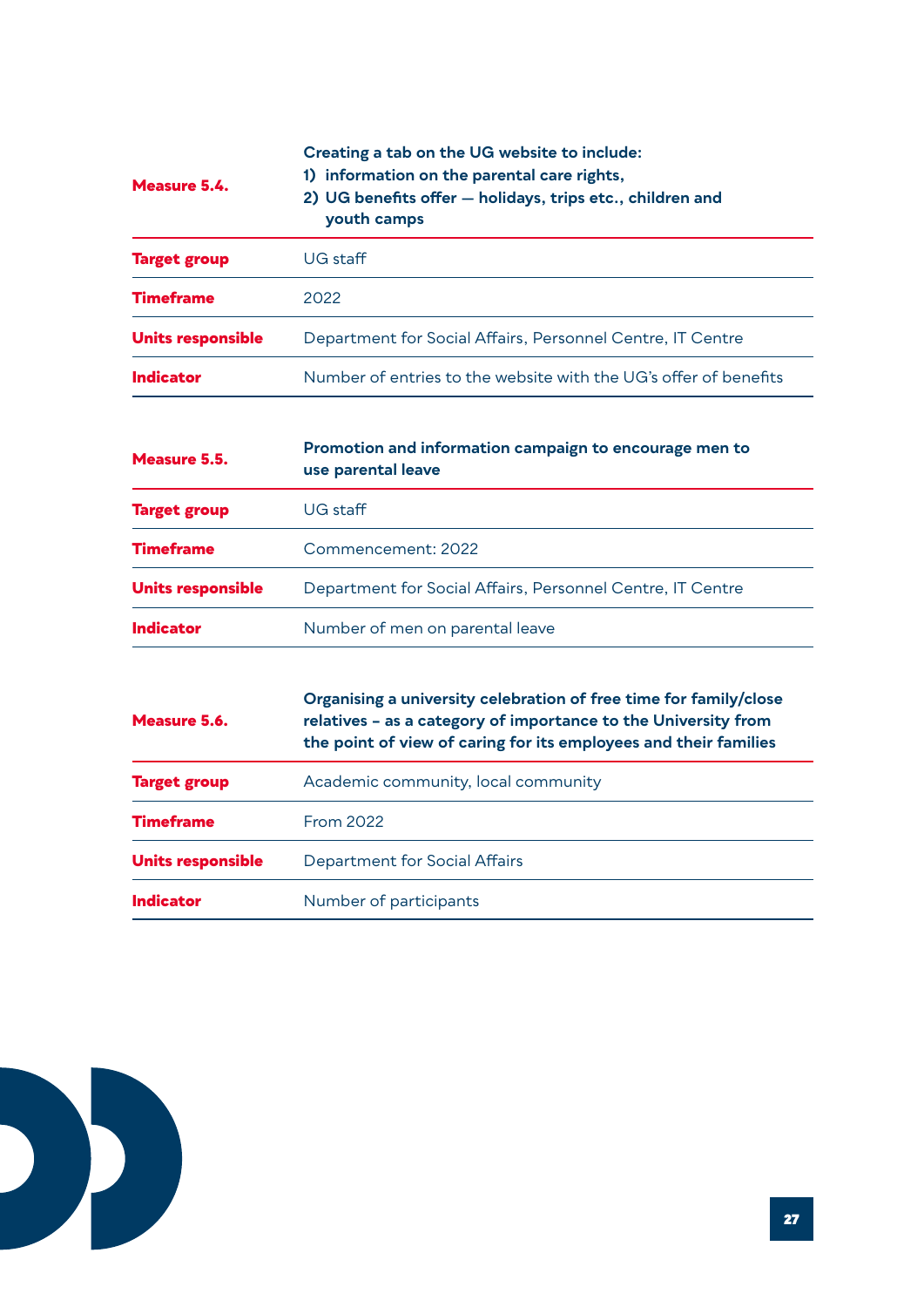| <b>Measure 5.7.</b>      | Creating family rooms in faculties for parents with small children                                                                                                                  |
|--------------------------|-------------------------------------------------------------------------------------------------------------------------------------------------------------------------------------|
| <b>Target group</b>      | Parents of small children (employees, undergraduate students,<br>doctoral students) and their partners as well as people looking<br>after these children                            |
| <b>Timeframe</b>         | Commencement of work: 2022, two pilot programmes at the<br>Faculty of Social Sciences, Faculty of Languages or Faculty<br>of Biology (faculties with a large female representation) |
| <b>Units responsible</b> | <b>UG Rector, MINDtheGEPs</b>                                                                                                                                                       |
| Indicator                | Number of rooms created                                                                                                                                                             |
| Measure 5.8.             | Creating leisure space on the UG Campus - playground and gym                                                                                                                        |
| <b>Target group</b>      | Academic community, local community                                                                                                                                                 |
| <b>Timeframe</b>         | <b>From 2022</b>                                                                                                                                                                    |
| <b>Units responsible</b> | <b>Department for Social Affairs</b>                                                                                                                                                |
| Indicator                | Number of modules created/estimated number of people using<br>the leisure areas                                                                                                     |

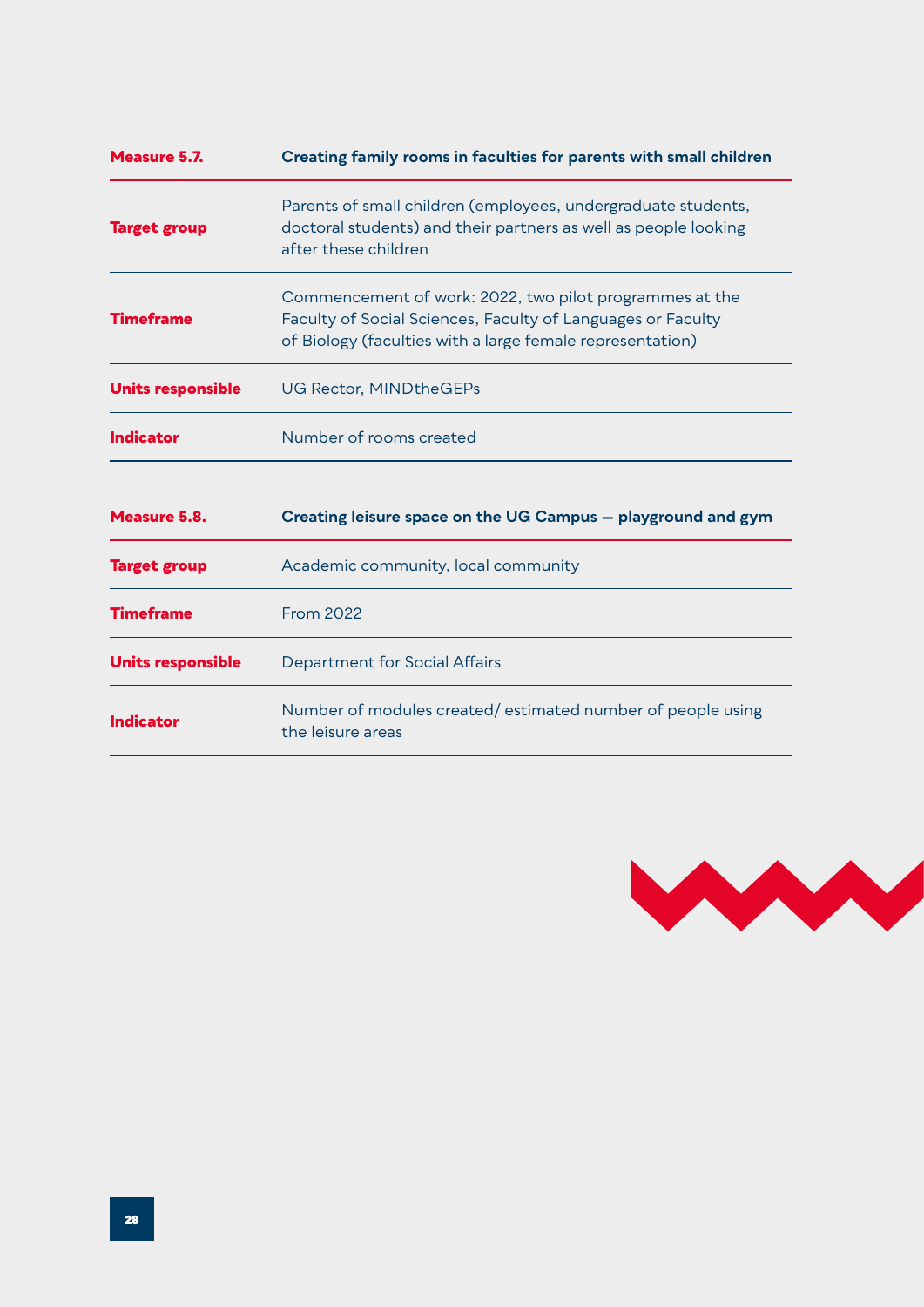# <span id="page-28-0"></span>**IV. Summary**

**The University of Gdańsk is significantly engaged in action in support of gender equality. The GEP for UG sets out specific goals and measures as well as the indicators to achieve them. Measures undertaken at the UG focus primarily on collecting and analysing information related to good equality practices and on popularising these practices, providing information on equality-related courses and training sessions as well as on devising and implementing a gender equality monitoring system. Raising awareness, sharing knowledge of gender equality and enhancing competences and good communication all constitute the basis for science culture equality at the UG.**

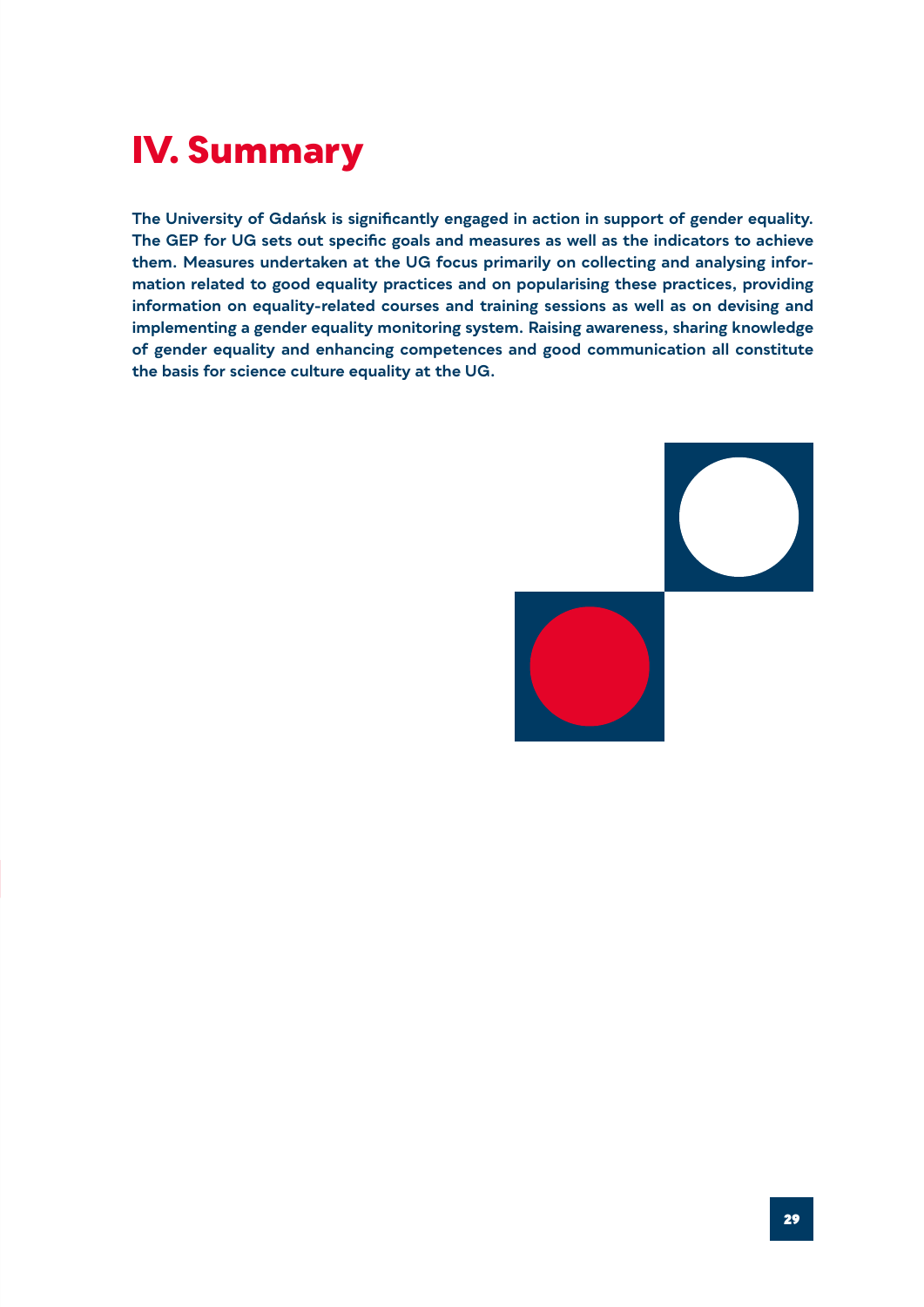

# **List of Figures**

| <b>Figure 1</b>  | Participation of women and men in UG highest<br>authorities                                               | 9               |
|------------------|-----------------------------------------------------------------------------------------------------------|-----------------|
| <b>Figure 2</b>  | Percentage of women and men employed in<br>academic teaching posts                                        | 10 <sup>°</sup> |
| <b>Figure 3</b>  | Number of women and men in UG discipline<br>councils                                                      | 11              |
| Figure 4         | Percentage of women and men in UG doctoral<br>schools                                                     | 12              |
| <b>Figure 5</b>  | Ratio of women to men applying for and<br>obtaining research grants                                       | 13              |
| <b>Figure 6</b>  | Annual average number of hours devoted to<br>training sessions                                            | 14              |
| <b>Figure 7a</b> | Parental leave - the use of the minimum time<br>leave entitlement                                         | 14              |
| <b>Figure 7b</b> | Parental leave – the use of more than minimum<br>time leave entitlement                                   | $14^{\circ}$    |
| <b>Figure 8</b>  | Ratio of the base salary of women to that of men<br>in various positions at the UG (data from 31.12.2020) | 15              |

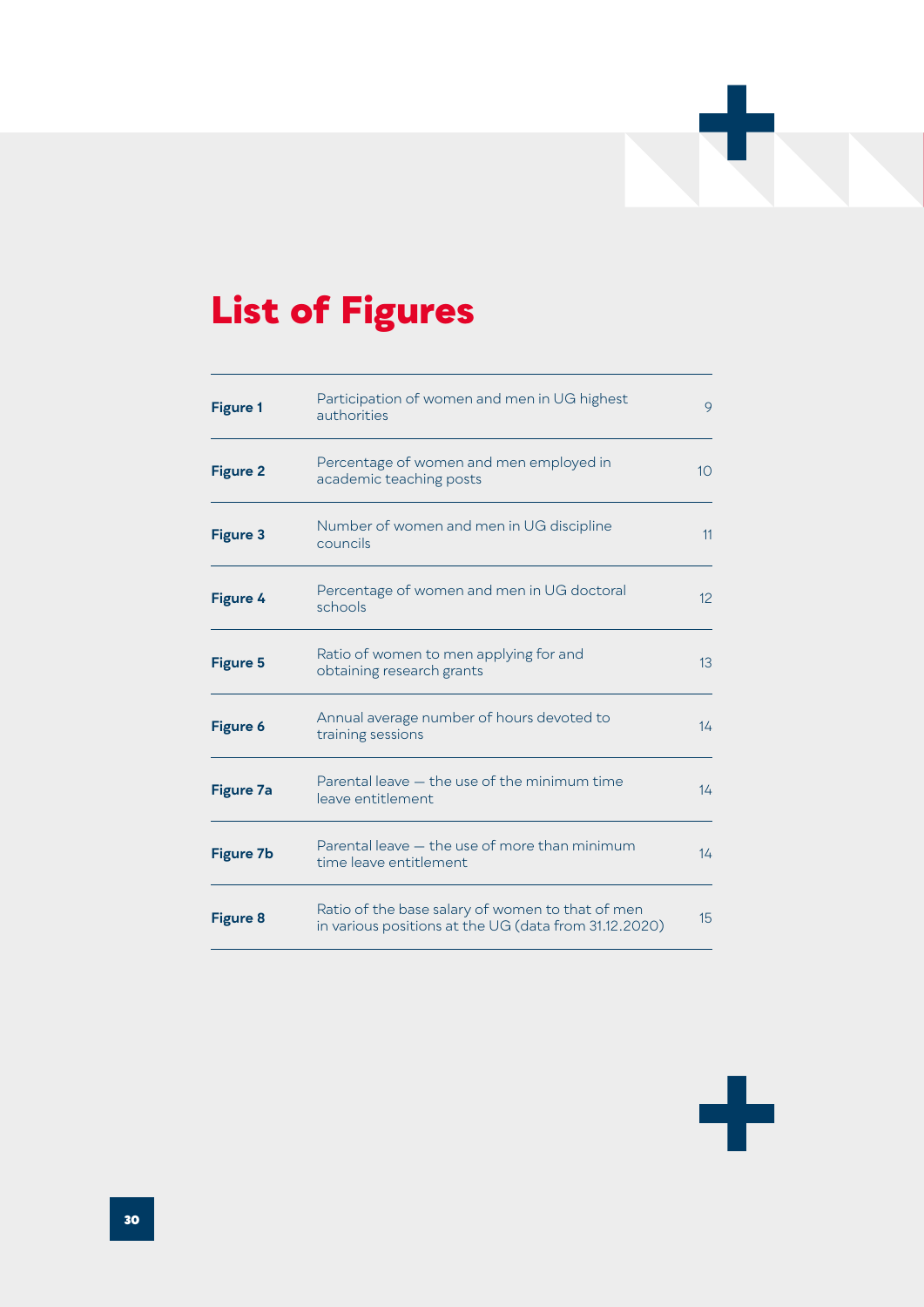

## **Bibliography**

- 1) **[Decree of the Rector of the University of Gdańsk no. 58/R/21 of 13 April 2021](https://bip.ug.edu.pl/akty_normatywne/103221/zarzadzenie_nr_58r21_rektora_uniwersytetu_gdanskiego_z_dnia_13_kwietnia_2021_roku_w_sprawie_komisji_ds_spolecznej_odpowiedzialnosci_uniwersytetu)  [on the Commission for Social Responsibility of the University of Gdańsk](https://bip.ug.edu.pl/akty_normatywne/103221/zarzadzenie_nr_58r21_rektora_uniwersytetu_gdanskiego_z_dnia_13_kwietnia_2021_roku_w_sprawie_komisji_ds_spolecznej_odpowiedzialnosci_uniwersytetu)**  (https://bip.ug.edu.pl/akty\_normatywne/103221/zarzadzenie\_nr\_58r21\_rektora\_ uniwersytetu\_gdanskiego\_z\_dnia\_13\_kwietnia\_2021\_roku\_w\_sprawie\_komisji\_ds\_ spolecznej\_odpowiedzialnosci\_uniwersytetu)
- 2) **[Decree of the Rector of the University of Gdańsk no. 118/R/21 of 17 August](https://bip.ug.edu.pl/akty_normatywne/108231/zarzadzenie_nr_182r21_rektora_uniwersytetu_gdanskiego_z_dnia_29_grudnia_2021_roku_w_sprawie_planu_wdrazania_polityki_rownosci_plci_w_uniwersytecie)  [2021 the Council for the Implementation of the "](https://bip.ug.edu.pl/akty_normatywne/108231/zarzadzenie_nr_182r21_rektora_uniwersytetu_gdanskiego_z_dnia_29_grudnia_2021_roku_w_sprawie_planu_wdrazania_polityki_rownosci_plci_w_uniwersytecie)***Plan for the Equal Treatment of [Women and Men](https://bip.ug.edu.pl/akty_normatywne/108231/zarzadzenie_nr_182r21_rektora_uniwersytetu_gdanskiego_z_dnia_29_grudnia_2021_roku_w_sprawie_planu_wdrazania_polityki_rownosci_plci_w_uniwersytecie)"* (https://bip.ug.edu.pl/akty\_normatywne/108231/ zarzadzenie\_nr\_182r21\_rektora\_uniwersytetu\_gdanskiego\_z\_dnia\_29\_ grudnia\_2021\_roku\_w\_sprawie\_planu\_wdrazania\_polityki\_rownosci\_plci\_w\_ uniwersytecie)
- 3) **[Decree of the Rector of the University of Gdańsk No. 182/R/21 of 29 December](https://bip.ug.edu.pl/akty_normatywne/108231/zarzadzenie_nr_182r21_rektora_uniwersytetu_gdanskiego_z_dnia_29_grudnia_2021_roku_w_sprawie_planu_wdrazania_polityki_rownosci_plci_w_uniwersytecie)  [2021](https://bip.ug.edu.pl/akty_normatywne/108231/zarzadzenie_nr_182r21_rektora_uniwersytetu_gdanskiego_z_dnia_29_grudnia_2021_roku_w_sprawie_planu_wdrazania_polityki_rownosci_plci_w_uniwersytecie)** (https://bip.ug.edu.pl/akty\_normatywne/108231/zarzadzenie\_nr\_182r21\_ rektora\_uniwersytetu\_gdanskiego\_z\_dnia\_29\_grudnia\_2021\_roku\_w\_sprawie\_ planu\_wdrazania\_polityki\_rownosci\_plci\_w\_uniwersytecie)
- 4) **"***[ACT Communities of Practice for Accelerating Gender Equality and](https://geam.act-on-gender.eu)  [Institutional Change in Research and Innovation across](https://geam.act-on-gender.eu)"*  (https://geam.act-on-gender.eu)
- 5) **"***The Declaration of the Social Responsibility of the University"*
- 6) **[Transforming our word: the 2030 Agenda for Sustainable Development](https://sustainabledevelopment.un.org/content/documents/21252030%20Agenda%20for%20Sustainable%20Development%20web.pdf)**  (https://sustainabledevelopment.un.org/content/documents/21252030%20 Agenda%20for%20Sustainable%20Development%20web.pdf)
- 7) **Gender database** *["Report of the European University of the Seas SEA-EU"](https://sea-eu.org/wp-content/uploads/2021/10/Gender-Indicator-Report.pdf)* (https://sea-eu.org/wp-content/uploads/2021/10/Gender-Indicator-Report.pdf)
- 8) *["Report Gender Indicators"](https://mindthegeps.eu/about/)* (https://mindthegeps.eu/about/)
- 9) **Report Women in science** *["Diversity Management And Gender Equality N Social](https://ug.edu.pl/sites/default/files/_nodes/strona/101386/files/women_in_science_report_en-to_send.pdf)  [Responsibility of University of Gdańsk"](https://ug.edu.pl/sites/default/files/_nodes/strona/101386/files/women_in_science_report_en-to_send.pdf)* (https://ug.edu.pl/sites/default/files/\_ nodes/strona/101386/files/women\_in\_science\_report\_en-to\_send.pdf)
- 10) **[Regulation \(EU\) 2021/692 of the European Parliament and of](https://eur-lex.europa.eu/legal-content/EN/TXT/?uri=CELEX:32021R0692)  [the Council of 28 April 2021](https://eur-lex.europa.eu/legal-content/EN/TXT/?uri=CELEX:32021R0692)** (https://eur-lex.europa.eu/legal-content/EN/ TXT/?uri=CELEX:32021R0692)
- 11) **[Statute of the University of Gdańsk](https://bip.ug.edu.pl/sites/default/files/nodes/akty_normatywne/89310/files/statut_ug_zal_81u19.pdf)** (https://bip.ug.edu.pl/sites/default/files/ nodes/akty\_normatywne/89310/files/statut\_ug\_zal\_81u19.pdf)
- 12) **A Union of Equality:** *["Gender Equality Strategy 2020-2025"](https://eur-lex.europa.eu/legal-content/EN/TXT/?uri=CELEX%3A52020DC0152)* (https://eur-lex. europa.eu/legal-content/EN/TXT/?uri=CELEX%3A52020DC0152)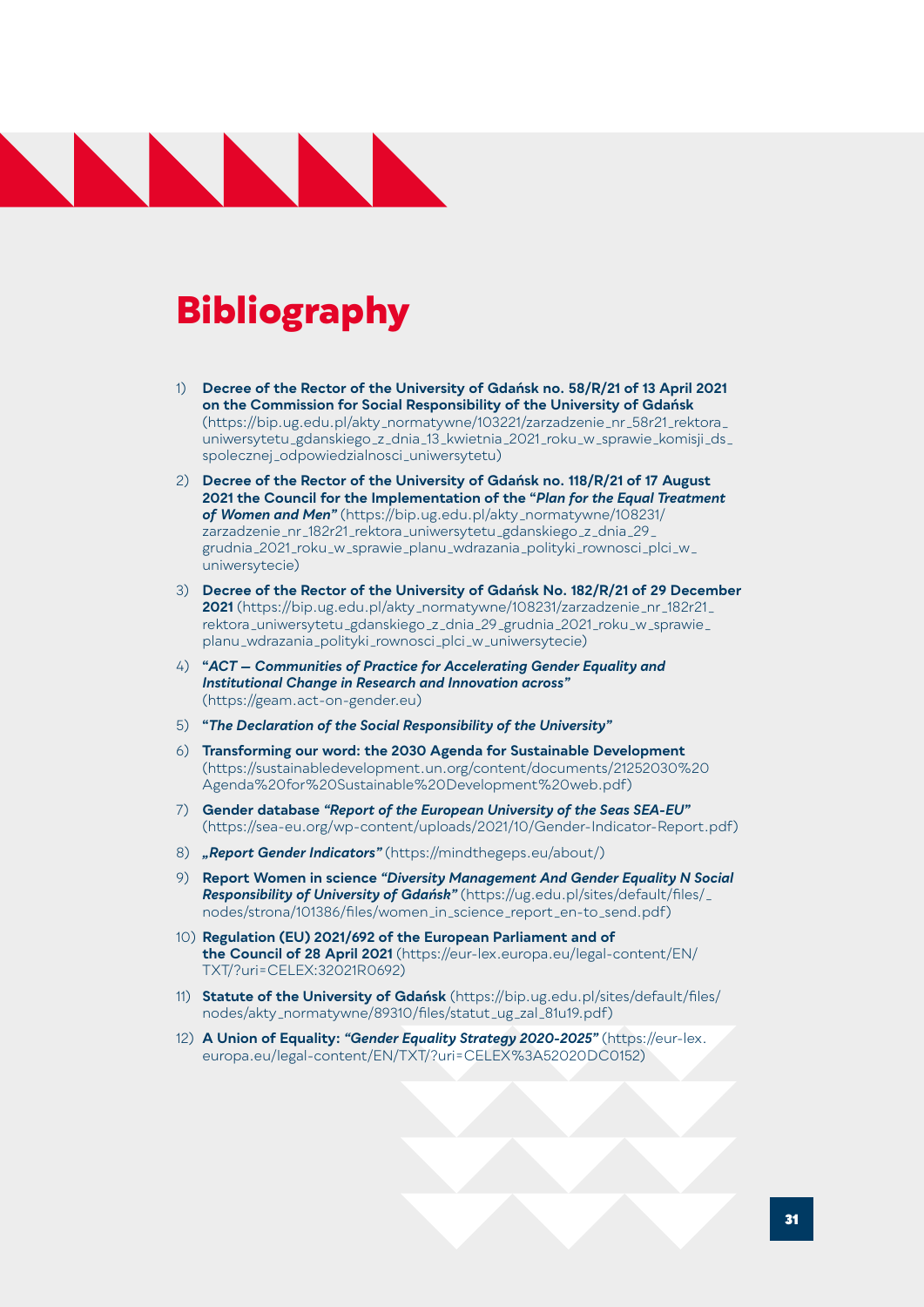### <span id="page-31-0"></span>**Co-authors**

Members of the Commission for Implementing the Policy of Social Responsibility of Science and Gender Equality Plan Implementing Board at the University of Gdańsk

- Prof. Ewa Łojkowska Chairwoman of the Commission
- Assoc. Prof. Natasza Kosakowska-Berezecka
- Dr. Magdalena Żadkowska
- Assoc. Prof. Joanna Kruczalak-Jankowska
- Assoc. Prof. Dorota Pyć
- M.A. Marta Dziedzic
- M.A. Izabela Raszczyk
- Prof. Beata Możejko
- Prof. Cezary Obracht-Prondzyński
- Assoc. Prof. Barbara Pawłowska
- Assoc. Prof. Piotr Perkowski
- Dr. Łukasz Dopierała
- Dr. Grzegorz Olszewski
- Dr. Katarzyna Świerk

**The work of the Commission is supervised by Prof. Krzysztof Bielawski — UG Vice-Rector for Innovation and Liaison with Business and the Community.**